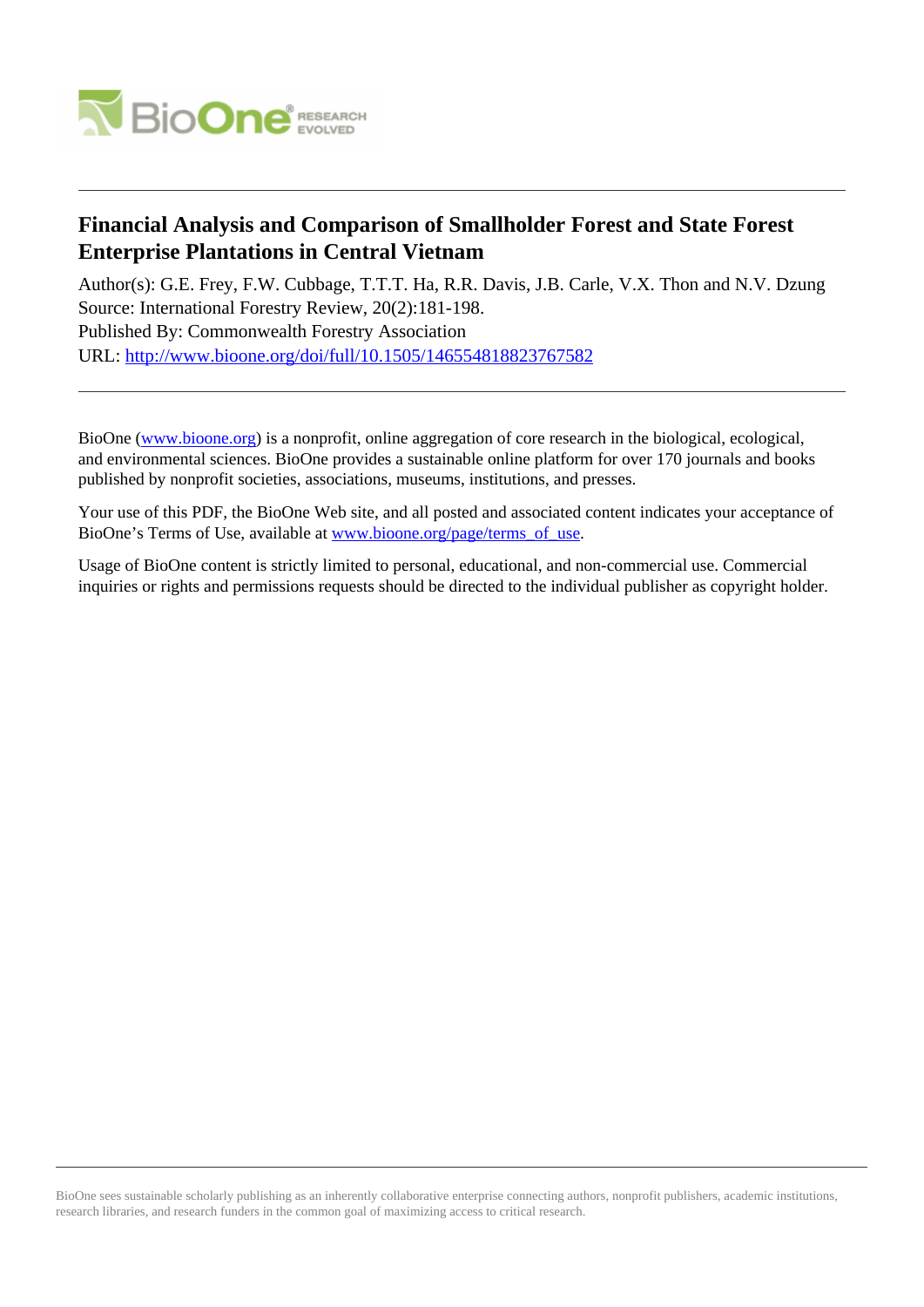# Financial analysis and comparison of smallholder forest and state forest enterprise plantations in Central Vietnam

G.E. FREYª, F.W. CUBBAGEʰ, T.T.T. HA°, R.R. DAVISª, J.B. CARLEº, V.X. THONʲ, and N.V. DZUNGº

*a USDA Forest Service, Southern Research Station, Research Triangle Park, NC, U.S.A. b North Carolina State University, Department of Forestry and Environmental Resources, Raleigh, NC, U.S.A. c Vietnamese Academy of Forest Sciences, Research Institute for Forest Ecology and Environment, Hanoi, Vietnam d World Bank, East Asia and Pacific Region, Vientiane, Laos e Forestry Specialist, JB Carle and Associates, Mount Maunganui, New Zealand f Ministry of Agriculture and Rural Development, Management Board for Forestry Projects, Hanoi, Vietnam g Independent Consultant, Hanoi, Vietnam*

Email: gregoryefrey@fs.fed.us, cubbage@ncsu.edu, ha.tt@rcfee.org.vn, rdavis1@worldbank.org, carle.jim@gmail.com, vuthon@gmail.com, dzungviet68@gmail.com

# **SUMMARY**

State forest enterprises (SFEs) in Vietnam for decades were the main source of industrial wood production, but smallholder forest plantations have become common. Smallholders need positive financial returns to be viable. Likewise, financial returns are an important consideration of proposals to turn SFEs into joint ventures, because the potentially involved private companies would seek reasonable returns on investment. Financial analyses of smallholder and SFE forest plantations were undertaken to evaluate their competitiveness and profitability, and to assess opportunities and challenges for the sector. It was found that forest plantations in Vietnam, under current market conditions, can be profitable. Smallholders who received technical assistance and financial support could generate average land expectation values (LEVs) of about US\$ 5 100/ha at 8% discount rate. Even without financial support, and assuming smallholders pay for the cost of technical assistance, average LEVs were about US\$ 4 600/ha. Smallholders participating in a Forest Stewardship Council (FSC) certification pilot had higher LEVs, assuming price premiums for certified wood. Positive LEVs were robust to lower wood price and higher discount rates. SFEs, on the other hand, had poorer returns because of lower growth and yield of wood, which may be due to differences in sites and management. Vietnamese wood producers are competitive internationally, and have opportunities to tap domestic and international markets.

Keywords: capital budgeting, *Acacia*, *Eucalyptus*, certification

# Analyse financière et comparaison des entreprises de plantations forestières de petits exploitants et de celles d'état dans le Vietnam central

# G.E. FREY, F.W. CUBBAGE, T.T.T. HA, R.R. DAVIS, J.B. CARLE, V.X. THON et N.V. DZUNG

Les entreprises des forêts d'état (SFEs) au Vietnam ont été pendant des décennies la principale source de production de bois, mais les plantations forestières de petits exploitants sont devenues de monnaie courante. Les petits exploitants ont besoin de revenus positifs pour pouvoir être viables. Similairement, les revenus financiers sont une considération importante dans les propositions de transformer les SFEs en entreprises partagées, les compagnies privées à même de participer recherchant des bénéfices raisonnables pour leur investissement. Des analyses financières des plantations de petits exploitants et de celles d'état ont été menées, pour évaluer leur compétitivité et leur rentabilité et pour obtenir une vue d'ensemble des opportunités et des défis liés à ce secteur. Leur résultat indique que les plantations forestières du Vietnam peuvent être profitables, dans leur condition présente. Les petits exploitants ayant reçu une assistance technique et un soutien financier pouvaient produire une valeur moyenne estimée du sol (LEVs) d'environ US\$ 5 100/ha, à un taux de remise de 8%. On trouva même que sans assistance financière, et en assumant que les petits exploitants prennent en charge le coût d'une assistance technique, les LEV moyens atteignaient environ US\$ 4 600/ha. Les petits exploitants participant dans une certification pilote du Forest Stewardship Council (FSC) obtenaient des LEV supérieures, en estimant les primes de prix accordées au bois certifié. Les LEVs positives demeuraient robustes face à un prix plus faible du bois et à des taux de remise plus élevés. Par contre, les revenus de ces LEVs faiblissaient du fait d'une moindre croissance et d'une chiche récolte du bois, résultant peut-être de différences entre les sites et les diverses gestions. Les producteurs de bois vietnamiens sont compétitifs à l'échelle internationale, tout en ayant la possibilité d'exploiter à la fois les marchés domestiques et internationaux.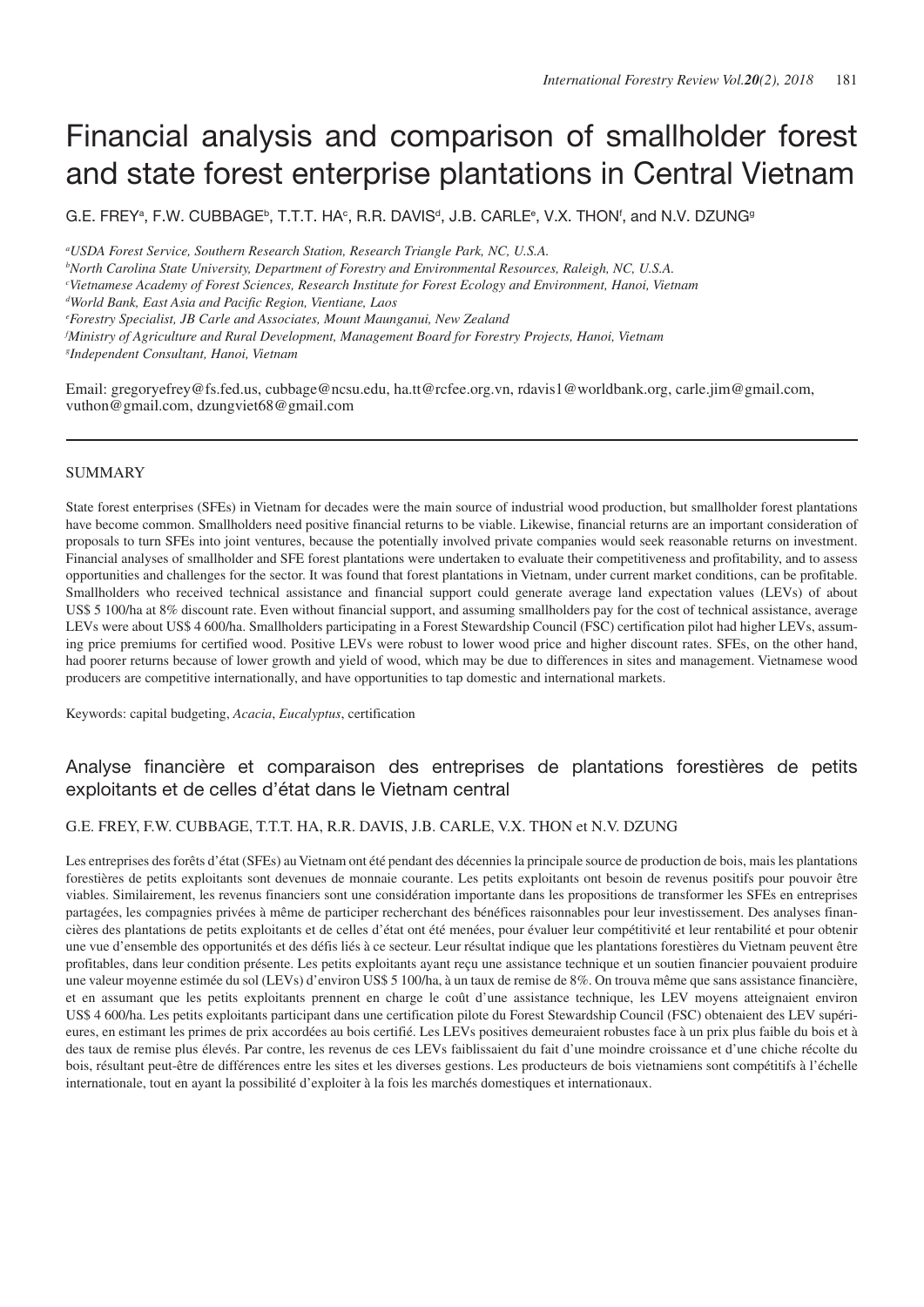# Análisis financiero y comparación entre plantaciones forestales de pequeños propietarios y de empresas forestales estatales en Vietnam central

# G.E. FREY, F.W. CUBBAGE, T.T.T. HA, R.R. DAVIS, J.B. CARLE, V.X. THON y N.V. DZUNG

Las empresas forestales estatales (EFE) de Vietnam fueron durante décadas la fuente principal de producción industrial de madera, pero las plantaciones forestales de pequeños propietarios se han vuelto comunes. Las pequeñas plantaciones necesitan retornos financieros positivos para ser viables. Del mismo modo, los rendimientos financieros son un factor importante en las propuestas para convertir las EFE en sociedades conjuntas, porque las empresas privadas potencialmente involucradas esperarían rendimientos razonables de dicha inversión. Se llevaron a cabo análisis financieros de pequeñas plantaciones forestales y de EFE para evaluar su competitividad y rentabilidad, y para evaluar las oportunidades y desafíos en el sector. Se encontró que, bajo las condiciones actuales del mercado, las plantaciones forestales en Vietnam pueden ser rentables. Los pequeños propietarios que recibieron asistencia técnica y apoyo financiero podrían generar, en promedio, valores esperados del suelo (VES) de aproximadamente USD 5100 / ha con una tasa de descuento del 8%. Incluso sin apoyo financiero, y suponiendo que los pequeños propietarios pagasen por el costo de la asistencia técnica, los VES promedio fueron de aproximadamente USD 4600 / ha. Los pequeños propietarios que participaban en una prueba piloto de certificación del Forest Stewardship Council (FSC) obtuvieron VES más altos, cuando se asumieron primas sobre el precio de la madera certificada. Los VES positivos se mostraron robustos para precios de la madera más bajos y tasas de descuento más altas. Las EFE, por otro lado, mostraron rendimientos más bajos debido a un menor crecimiento y rendimiento de la madera, lo que puede deberse a diferencias en los sitios y la gestión. Los productores de madera vietnamitas son competitivos a nivel internacional y gozan de oportunidades para aprovechar los mercados nacionales e internacionales.

# Phân tích tài chính và so sánh giữa rừng trồng sản xuất quy mô tiểu điền với rừng trồng sản xuất của các công ty lâm nghiệp nhà nước ở khu vực miền Trung Việt Nam

# G.E. FREY, F.W. CUBBAGE, T.T.T. HÀ, R.R. DAVIS, J.B. CARLE, V.X. THÔN và N.V. DŨNG

Trong nhiều thập kỷ, các công ty lâm nghiệp nhà nước tại Việt Nam luôn chiếm vai trò chủ đạo trong sản xuất gỗ công nghiệp, tuy nhiên, trong thời gian gần đây, rừng trồng quy mô tiểu điền của các nhóm hộ gia đình đang dần trở lên phổ biến. Các nhóm hộ gia đình cần đạt được một mức lợi nhuận tốt để có thể tồn tại và phát triển. Tương tự như vậy, lợi nhuận cũng là một yếu tố quan trọng khi xem xét việc chuyển đổi công ty lâm nghiệp nhà nước sang hình thức công ty cổ phẩn bởi các công ty tư nhân tiềm năng đều rất chú trọng đến lợi nhuận của các khoản đầu tư. Phân tích tài chính về rừng trồng ở quy mô tiểu điền và rừng trồng của các công ty lâm nghiệp nhà nước được thực hiện nhằm đánh giá khả năng cạnh tranh và lợi nhuận của các bên cũng như đánh giá cơ hội và thách thức đối đối với ngành lâm nghiệp. Kết quả đánh giá cho thấy trong điều kiện thị trường hiện nay của Việt Nam, rừng trồng có thể mang lại lợi nhuận. Các nhóm hộ được hỗ trợ tài chính và kỹ thuật có thể nhận được giá trị kỳ vọng đất (Land expectation values-LEVs) trung bình là 5.100 đô-la/ha với mức chiết khấu 8%. Ngay cả khi các hộ gia đình không được hỗ trợ về tài chính và kỹ thuật, thì LEVs vẫn đạt mức 4.600 đô-la/ha. Các hộ gia đình tham gia vào chương trình cấp chứng chỉ rừng Forest Stewardship Council (FSC) có giá trị LEVs cao hơn nhờ phần giá tăng thêm đối với lượng gỗ được cấp chứng nhận. Giá trị LEVs dương là chắc chắn kể cả khi giá gỗ thấp hơn và tỷ lệ chiết khấu cao hơn. Trong khi đó, rừng trồng của các công ty lâm nghiệp nhà nước có mức lợi nhuận thấp hơn do cây sinh tưởng chậm và sản lượng thấp hơn, cũng có thể là do sự khác biệt về điều kiện lập địa và phương thức quản lý. Nhìn chung, các nhà sản xuất gỗ tại Việt Nam có năng lực cạnh tranh trên trường quốc tế và có cơ hội phát triển ở cả thị trường trong nước lẫn thị trường ngoài nước.

# INTRODUCTION

Forest plantations of exotic tree species have been presented in Vietnam as potentially profitable and a poverty reduction strategy (Salek and Sloup 2012, Sunderlin 2006). Furthermore, forest plantations can help conserve and improve soils (Dong *et al.* 2014), and while not as biodiverse as native forests (Thinh *et al.* 2012), they can provide important habitat and buffer area for some species (Cuong *et al.* 2013) and mitigate climate change by sequestering atmospheric carbon (Sang *et al.* 2013). They potentially could reduce human pressure on natural forests for wood (Sedjo and Botkin 1997, Pirard *et al.* 2016), although natural and plantation forests may compete for space in some areas within Vietnam (Meyfroidt and Lambin 2008).

Forest lands in Vietnam, including areas for forest plantations, were typically allocated to State Forest Enterprises (SFEs) in the 1950s through 80s (Sikor 1998). A shift from a state-planned to a market-oriented economy and a need to make SFEs profitable has motivated SFE reforms and allocation of forest lands to smallholders over the past 30 years (Dang *et al.* 2012, Sikor *et al.* 2005, World Bank 2010). As of 2015, SFEs were managing about 375 000 ha of forest plantations, whereas estimates suggest that smallholder households were managing about 1 600 000 ha (Ministry of Agriculture and Rural Development 2016), totalling about 6% of the country's total land area. However, there is relatively little literature related to the financial competitiveness of Vietnamese SFE and smallholder plantation. Such information is needed to evaluate market, financial, and other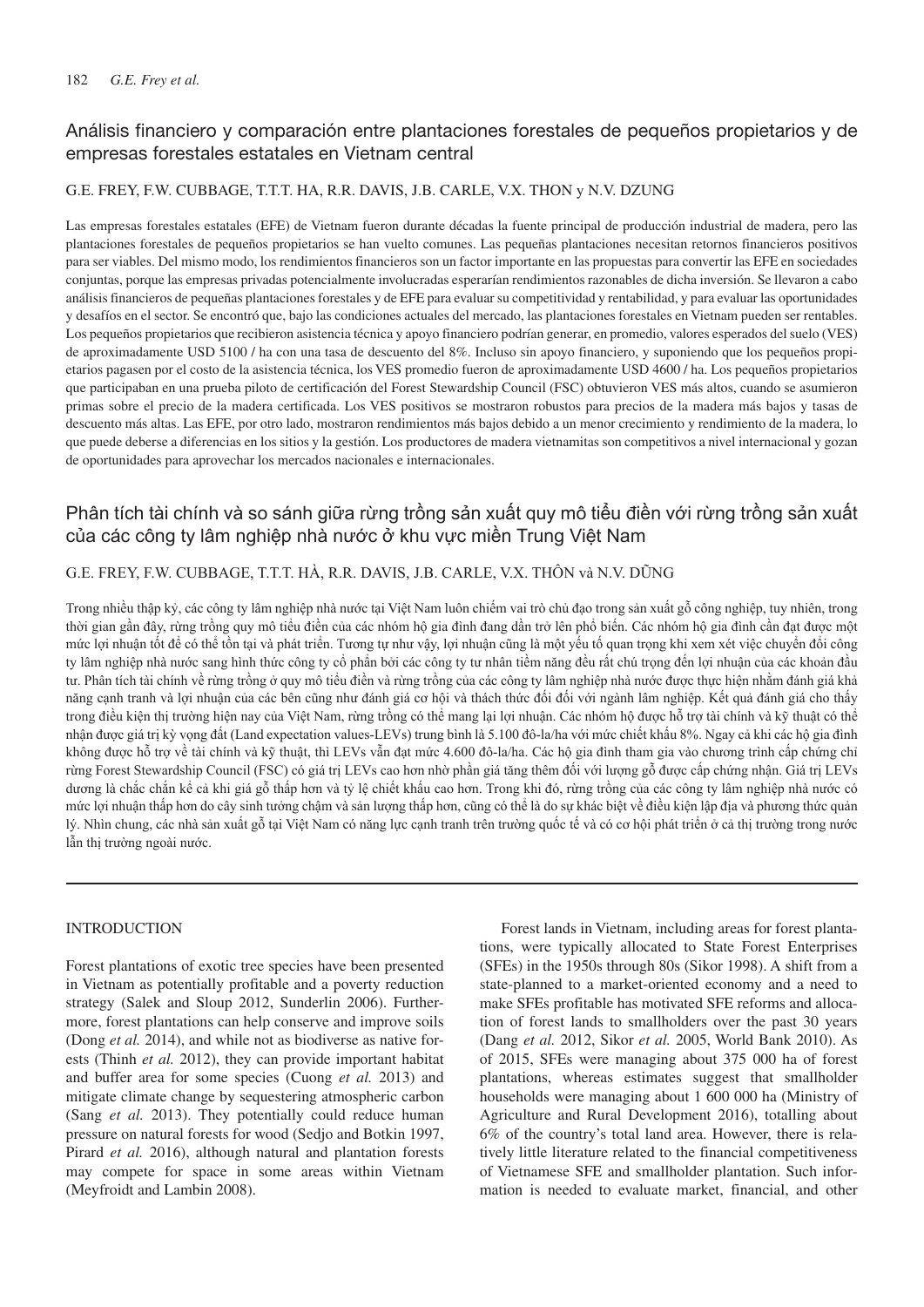opportunities and threats, and to determine if plantation forestry will continue to be viable if and when donor and government support programs are reduced or eliminated.

To that end, this research had the following objectives:

- Estimate profitability and productivity of smallholder and SFE plantations as they are typically practiced and experienced in Vietnam, including variability in environmental conditions and management regimes.
- Assess the competitiveness of smallholder and SFE plantations in relation to other countries, including opportunities and challenges.

## BACKGROUND

# **Forests in Vietnam**

#### *Historical context*

Forests in North Vietnam were nationalized in the 1950s (Sikor *et al.* 2005) and SFEs were established in the 1960s "to manage Vietnam's forests and to supply the industry with raw material" (Sandewall *et al.* 2015). Upon reunification in 1975, forests in the former South Vietnam were nationalized under the same system (Sikor *et al.* 2005). These SFEs were primarily established in the upland regions, particularly in areas with steep slopes (Clement and Amezaga 2013, Poffenberger and Phon 1998, Sikor 1998). By the late 1980s, there were 413 SFEs managing about 6.3 million ha, including plantation and natural forests (Tan 2006, Duc *et al.* 2012).

In the late 1980s and 1990s, Vietnam implemented the "*Ðổi Mới*" ("Renovation") policy, a general shift from a stateplanned to a more market-oriented economy (Clement and Amezaga 2013). The government devolved substantial statecontrolled lands to households and other non-state actors, a process known as "socialization" (Dang *et al.* 2012, Sikor *et al.* 2005). In addition, most environmentally-sensitive "protection" and "special use" forests were moved from SFEs to Forest Management Boards (Dang *et al.* 2012, Artemiev 2003, Sam and Trung 2003).

Devolved "production" forests were considered property of the people of Vietnam, but could be allocated to individual households or communities for long-term use (Dang *et al.* 2012). The allocation could take various forms, with the most secure form being an allocation for a period of 50 years, via a document called a land use right certificate or "Red Book" (Dang *et al.* 2012). The Red Book for individual households grants land-use rights to invest in and manage the land; to own and trade the goods produced from the land; and to exchange, transfer, mortgage, inherit, or lease those rights (Clement and Amezaga 2013, Dang *et al.* 2012, Sam and Trung 2003).

In the context of these changes and reforms, several trends fostered a general shift in the rural household economy away

from shifting cultivation within natural forests towards cash crop and exotic plantation tree farms (Clement and Amezaga 2013, Sandewall *et al.* 2010, Sandewall *et al.* 2015), including: creation of financial and technical assistance programs to smallholders, implementation of international support programs for tree domestication and improvement, development of regional economies that demand a large amount of wood imports, and improvement of infrastructure (Midgley *et al.*  2017, Sandewall *et al.* 2010). Many land areas that were once marginal cropland or degraded natural forests transitioned to smallholder plantation forestry (Tan 2006). However, some studies have indicated that economic benefits have not extended fully to the poorest and most marginalized (Clement and Amezaga 2013, Sikor and Baggio 2014, Sunderlin 2006, Thulstrup 2014).

The SFEs that remained went through a process of restructuring and budget reduction leading to layoffs of workers (Artemiev 2003); however, the SFEs still employ large numbers of workers per hectare compared to timber investment operations in other parts of the world (World Bank 2016, Cubbage *et al.* 2015a). There have been proposals to reallocate part or all of the remaining SFE holdings to smallholders or public-private joint ventures (Artemiev 2003, World Bank 2016).

#### *Plantation forestry*

Starting in the 1980s and 1990s, programs in Vietnam led to genetic improvement of plantation trees, including seedsource trials, traditional breeding, hybrid breeding, and clonal propagation (Bartlett 2016, Harwood *et al.* 2015). The primary plantation genera in Vietnam, commonly grown in single-species stands, are *Acacia* and *Eucalyptus* (Harwood and Nambiar 2014b). The most widely used species are seedpropagated *A. mangium*, clonally-propagated *A. mangium* x *A. auriculiformis* hybrid (*Acacia* hybrid), and *E. urophylla*.

Growth rates of *Acacia* spp. vary widely in Vietnam from 6 to over 30 m3 /ha/yr, depending on genetic stock, site conditions, and management (Harwood and Nambiar 2014b, Nambiar *et al.* 2015). Among site conditions, depth of soil, position on slope, and climate have been cited as important factors (Harwood *et al.* 2017, Hung *et al.* 2016, Nambiar *et al.* 2015, Sam and Bình 2001). Management factors affecting growth rates include planting density, site preparation, erosion control, and nutrient management<sup>1</sup> (Harwood and Nambiar 2014b, Harwood *et al.* 2017, Nambiar and Harwood 2014, Nambiar *et al.* 2015). With effective soil conservation, growth rates can be maintained or improved over successive rotations (Nambiar and Harwood 2014, Harwood and Nambiar 2014a).

Numerous additional factors can alter management, yields, and profitability. Natural factors such as typhoons, flooding, fires, pests, and disease can reduce growth, damage wood, or cause tree mortality (Harwood *et al.* 2017, Nambiar

<sup>1</sup> Harwood *et al*. (2017) and Huong *et al.* (2015) found that small doses of phosphorous fertilization on former abandoned land can increase Acacia growth at young ages particularly in the first rotations; whereas larger doses of P or application of nitrogen or potassium fertilizers have small or no impact. Soil conservation measures such as limiting soil disturbance and retaining litterfall and harvest debris on site had more substantial benefits.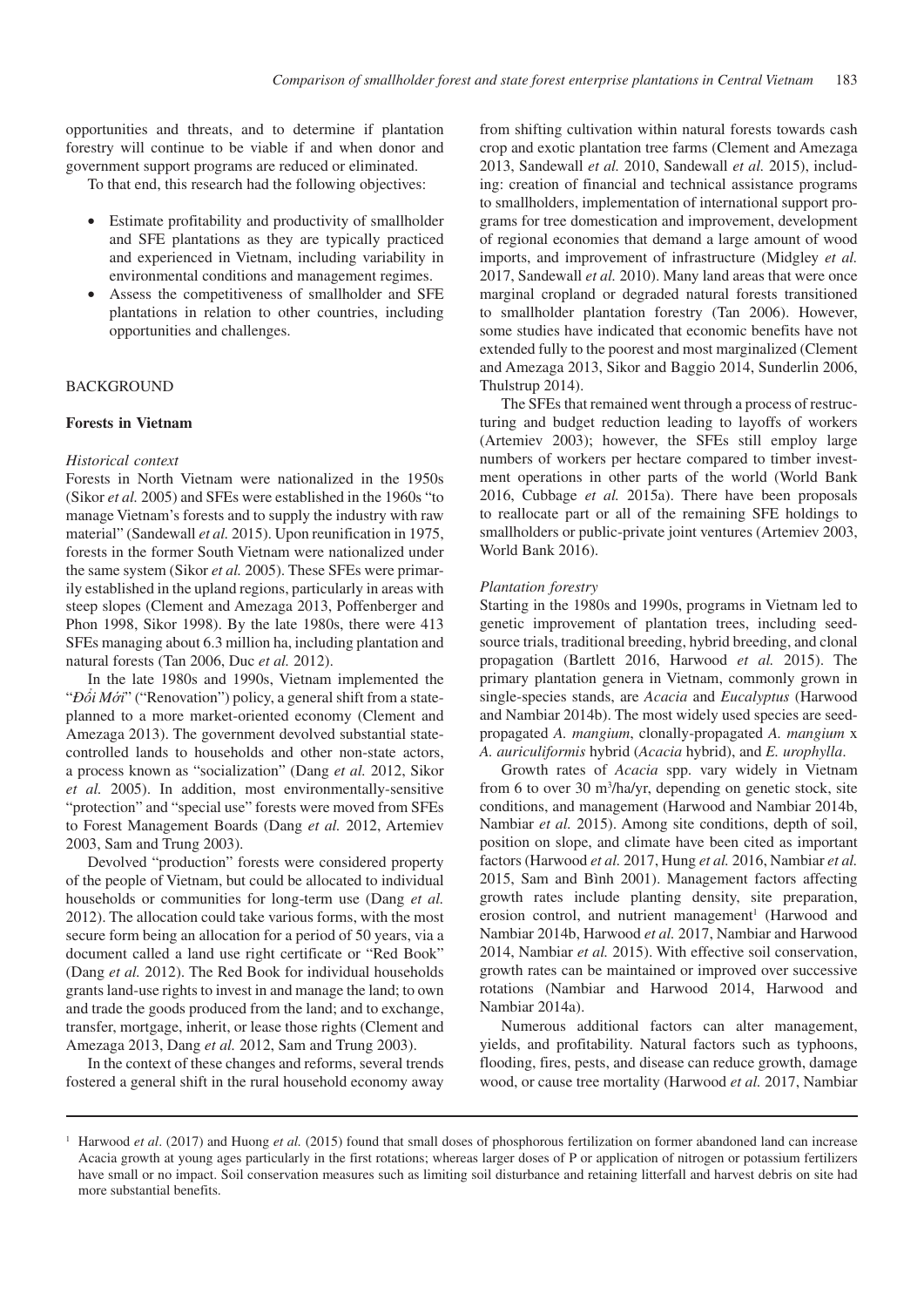*et al.* 2015, World Bank 2016). These risk factors can lead producers to alter their management regimes. For example, producers may plant at very high densities and harvest quickly in order to reduce risk. Furthermore, factors related to accessibility such as slope, roads, etc., can affect harvesting and transportation costs, potentially changing land use and management (Freitas *et al.* 2010). Finally, factors related to the individual household or entity managing the plantation, such as constraints on capital, labour, or land, can alter management (Mercer *et al.* 2014).

## *Forest Sector Development Project (FSDP)*

In this historical, social, and sector context, Vietnam prioritized increasing allocation of land for plantation forest to smallholders (World Bank 2010), and implemented a Forest Sector Development Project (FSDP) (World Bank 2004). Approximately 44 000 households participated from 6 provinces (Binh Dinh, Quang Ngai, Quang Nam, Thua Thien Hue, Nghe An, and Ha Tinh) in the South Central Coast and North Central Coast regions. Enrolled households received financial, technical, and material assistance to support establishment of about 77 000 hectares of smallholder plantation forests (World Bank 2015).

FSDP financial assistance included low-interest loans of about US\$ 1 000 for site preparation and planting (World Bank 2015). Technical assistance included legal support to facilitate the Red Book applications; help in land-use and management planning; guidance in site preparation, planting, and tending trees; establishment of harvest and transport services; provision of market information; and training for alternative livelihoods activities (World Bank 2015). The project provided material assistance in the form of genetically-improved seedlings and improvements in road infrastructure in some communities (World Bank 2015).

354 FSDP households joined a sustainable forest management (SFM) certification pilot program resulting in Forest Stewardship Council (FSC) certification of more than 850 hectares. The FSDP assisted in establishing smallholder "forest farmer groups", and covered the costs of start-up and annual audits (World Bank 2015).

# **Markets and Certification**

# *Domestic markets and trade*

Smallholder plantation managers manage small parcels of a fraction of a hectare up to a few hectares at a time. When trees reach merchantable size, smallholders may approach or be

approached by a buyer that manages harvesting, aggregation, consolidation, and sorting of wood for sale to mills. Wood buyers sometimes offer prices perceived to be low by external observers, but they also take on significant risk as well as legal, logistical, and transaction costs (Midgley *et al.* 2017). The majority (84%) of Vietnam's *Acacia* plantations end up as woodchip, pellet, or particleboard products, with most of this destined for export. The balance (16%) is used by domestic furniture and veneer manufacturers (Midgley *et al.* 2017).

# *International trade*

Vietnam both imports and exports significant quantities of wood and wood products<sup>2</sup>. In 2015 Vietnam imported US\$ 4.7 billion in wood and wood products, including from China, Cambodia, and Lao PDR (World Bank 2017). A large portion of this imported wood may originate from illegal harvesting (Meyfroidt and Lambin 2009). Wood imports are primarily raw materials and semi-finished materials and flow towards industries such as furniture manufacturers. In 2015, Vietnam exported wood and wood products accounting for US\$ 8.2 billion, representing about 5% of total export revenues. This wood and wood product export value was dominated by finished manufactured products such as furniture to countries in North America, Europe, and East Asia. A potential Voluntary Partnership Agreement (VPA)<sup>3</sup> with the European Union (EU) provides a future opportunity to increase these exports; however, the regulatory burden and documentation requirements may be difficult for smallholders to fulfil (Smith *et al.* 2017). Exports of wood raw material such as chipwood and roundwood were also substantial, totalling US\$ 1.4 billion, primarily to China, Japan, and South Korea (World Bank 2017).

## *Certification of sustainable forest management*

Since SFM certification began with the FSC in 1993, it has been adopted mostly by large-scale forest ownerships, because of large fixed overhead costs. According to Cubbage *et al.* (2009), median costs for certification audits and fees in the Americas were US\$ 6.45–\$39.31/ha/yr for small ownerships  $(< 4000$  ha), but only US\$ 0.07–\$0.49/ha/yr for large ownerships (> 400 000 ha). Larger wood producers have managed to leverage certification into access to markets in countries that require proof of sustainability and/or legality or through retailers seeking to market sustainable products (Putzel *et al.* 2012). Group certification of small holdings is an option, but worldwide results have been mixed (Klooster 2005, Midgley *et al.* 2017).

<sup>&</sup>lt;sup>2</sup> Data presented in this section on wood and wood product imports and exports are from the World Integrated Trade Solution (World Bank 2017), based on data reported by member countries to the United Nations Comtrade Database. The World Trade Organization's Multilateral Trade Negotiation (MTN) classification system was used to obtain import/export data for 2015 on Wood, pulp, paper and furniture, raw materials (0101), Wood, pulp, paper and furniture, semi-finished manufactures (0102), and Wood, pulp, paper and furniture, finished manufactures (0103).

<sup>&</sup>lt;sup>3</sup> A VPA between the EU and a participating timber-exporting country is a "legally-binding trade agreement" aimed at ensuring legality of timber products (EU FLEGT Facility 2017). At the time of writing, the VPA with Vietnam had been agreed in principle but not yet signed or ratified (EU FLEGT Facility 2017).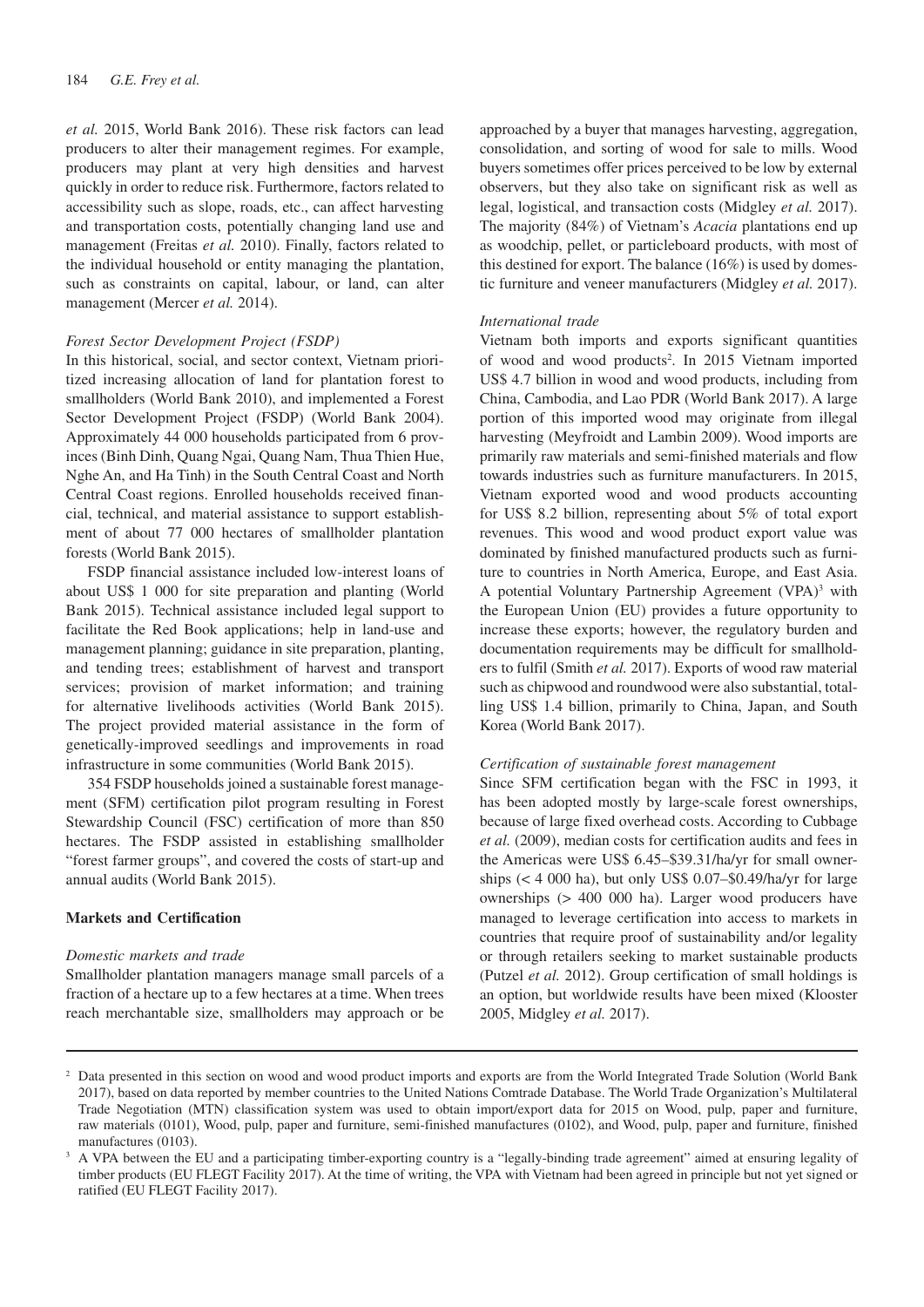Certification of small holdings in Vietnam include efforts supported by the World Wide Fund for Nature (WWF)<sup>4</sup> and the FSDP. Results so far have been relatively positive, showing potential price premiums for wood destined for export, higher percentage of wood sold for sawlogs, and improved administration and management (Auer 2012, Hoang *et al.*  2015a, Hoang *et al.* 2015b, WTO Center 2014). If and when supply of certified wood in Vietnam increases to meet demand, prices may fall back to a lower equilibrium price. However, premiums may persist if the EU VPAs with Vietnam and neighbouring countries are effective in stemming illegal logging in the region, if certification demand increases, or if native wood inventories decrease after years of overcutting. Certification disadvantages are significant up-front administrative and transaction costs, longer rotation lengths, and a high level of complexity (Auer 2012, Hoang *et al.* 2015a, Hoang *et al.* 2015b, Midgley *et al.* 2017). The costs of certification have been borne in large part by development funding and international donors, which may not continue in the long term (Auer 2012).

#### **Financial and Economic Analysis**

A few past refereed studies have assessed financial viability of smallholder plantations under hypothetical management regimes. Salek and Sloup (2012) found that long-rotation mixed-species plantations incorporating native trees can be profitable, and Maraseni *et al.* (2017) found that long-rotation *Acacia* plantations focused on producing more sawlogs can be profitable at discount rates up to 12%. In reality, most of the existing smallholder plantations in Vietnam are singlespecies and short-rotation. Studies of hypothetical management regimes, while important in understanding opportunities for future improvement, may not fully take into account the degree to which smallholder management is affected by their cash constraints, perceived risks of wind damage, land tenure insecurity, understanding of markets and policies, etc. In contrast, this research evaluates typical management regimes.

Hoang *et al.* (2015b) compared FSC and non-FSC certified *Acacia* plantations, and found that the two management approaches have similar plantation management costs, whereas FSC plantations achieve price premiums, making them more profitable. However, this does not account for certification auditing and registration fees, and logistical coordination among smallholders, which were subsidized by an external donor. Even with these subsidies, Hoang *et al.* (2015b) found that some smallholders left the FSC group, primarily because they needed to cut the trees on a shorter rotation than that prescribed by FSC due to household financial needs, and also because of the complex paperwork, doubts about the existence of price premiums, and risk of typhoons or fire.

More broadly, Cubbage *et al.* (2014) compared plantation financial returns from various countries without land costs.

Most plantations, which included those in specific countries in tropical, subtropical, and temperate areas of North and South America, Asia, and Oceania, used exotic species, primarily *Pinus* spp. and *Eucalyptus* spp. Profits for exotic plantations in South America and parts of Asia were substantial. In 2011, returns for *Eucalyptus* species generally had internal rates of return (IRRs) of 14% or more. The IRRs for *Pinus* spp. in South America were slightly less, ranging from 8% to 12%, except for Brazil, where they were 19% to 23%. IRRs ranged from 5% to 12% for plantations of coniferous or deciduous species in China, South Africa, New Zealand, Australia, Mexico, and the United States.

#### METHODS

# **Data**

# *Smallholder plantations*

The Ministry of Agriculture and Rural Development (2014) of Vietnam collected data on smallholder plantations within the FSDP through a survey, with the goal of developing growth and yield estimates for the highly variable site conditions and management regimes employed in smallholder plantations across the FSDP. The study was conducted in November 2014 by a team of consultants employed by the FSDP with the participation of 350 households randomly selected from each of the 6 FSDP provinces (Ministry of Agriculture and Rural Development 2014). The consultant team first interviewed farmers about market prices, costs, product mix, and other relevant factors, then established 220 sample plots (10m x 10m plots) in representative plantation locations for measurement of tree height, diameter and density. These data were used to estimate standing stock of typical plantations at the ages of 4–7, at Site Classes I (excellent) – IV (poor), for *Acacia* hybrid, *Acacia mangium*, and *Eucalyptus urophylla* (Dalmacio 2012, Kim Hoang Company Ltd. 2011, Ministry of Agriculture and Rural Development 2014). Interviews by the authors of smallholders, wood traders, farmer forest groups, government technicians, and local foresters validated typical yields, price and cost information, and management regimes.

Although Ministry of Agriculture and Rural Development (2014) and related reports (e.g., Dalmacio 2012, Kim Hoang Company Ltd. 2011) documented mean annual increments (MAIs) for smallholders up to and even above 40 m<sup>3</sup>/ha/yr on the best soils, such high yields have rarely been documented in refereed literature.<sup>5</sup> The refereed literature, on the other hand, has not provided comprehensive growth and yield estimates for smallholders in Vietnam by site class and rotation age. Therefore, the Ministry of Agriculture and Rural Development (2014) estimates were utilized, but assumed yields on Class I (excellent) and II (good) soils were adjusted

<sup>4</sup> The WWF program in 2013 included 334 smallholder households with 862 ha of plantations (Hoang *et al.* 2015a).

<sup>5</sup> Relevant refereed literature reporting growth and yield by smallholders of plantation species, particularly *Acacia* spp., includes Beadle *et al.* (2013); Dong *et al.* (2014); Harwood *et al.* (2017); Hung *et al.* (2016); Huong *et al.* (2015); Kha *et al.* (2012); Schnell *et al.* (2012).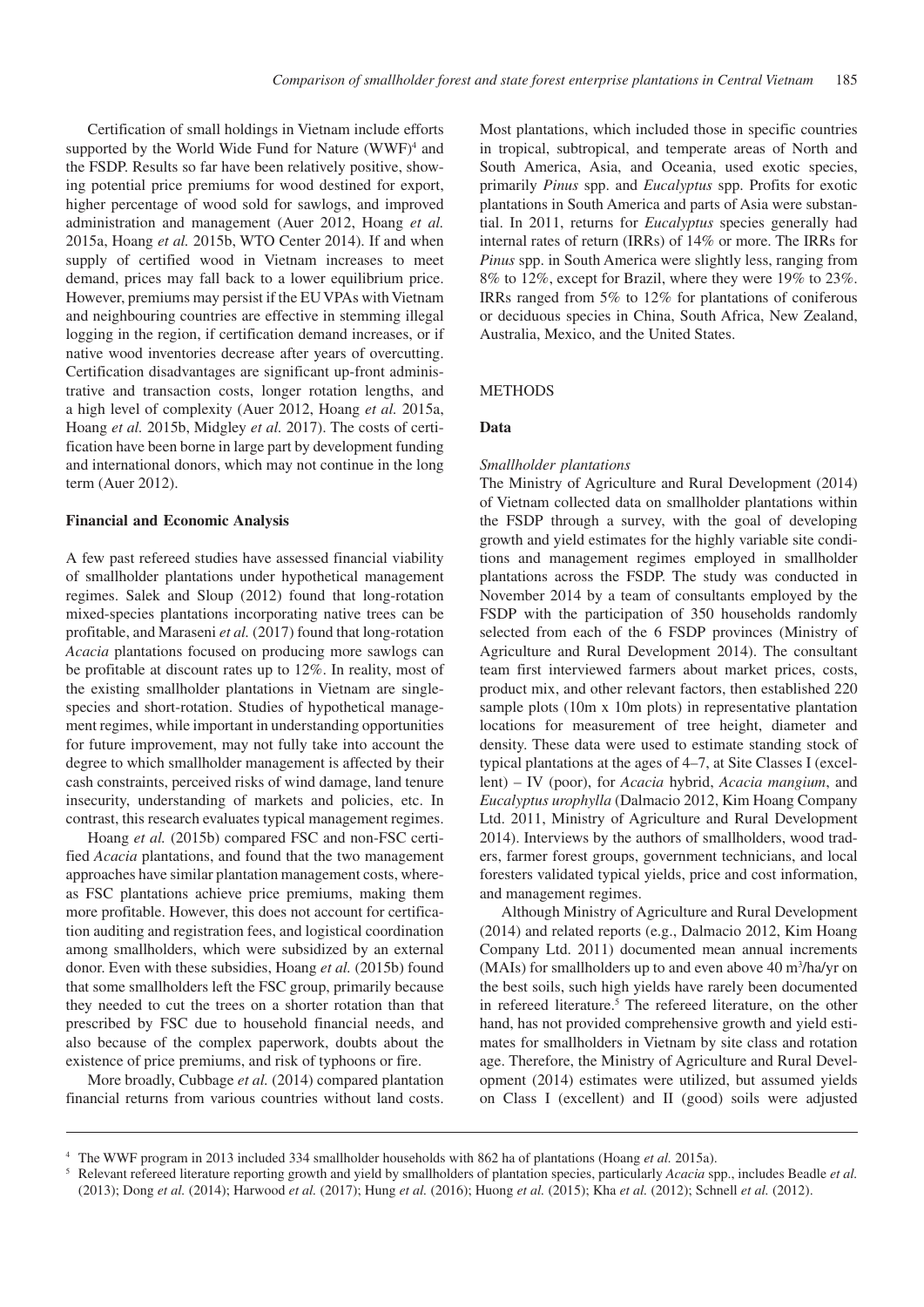downward by 20% and 10% respectively, to be conservative and bring it more in line with refereed literature.

#### *State Forest Enterprise plantations*

Data for SFE plantation rotations, management practices, growth and yield, wood prices, planting and management costs, employment, and administration costs were collected through interviews with SFE stakeholders in 2015. The project team interviewed management teams at two SFEs with lands in the Central Coast region near Da Nang and Hue, as well as one SFE with lands distributed throughout much of Vietnam. The data were obtained by completing a plantation investment spreadsheet in person with representatives of the project team and the SFEs. Data were entered into a spreadsheet and discussed among the team and SFE representatives, and then financial returns were estimated in real time, and adjusted subsequently if some input costs were unknown or needed adjustment. Questions in the interviews were written and highlighted on the spreadsheet, and the team members checked back with the SFE managers to clarify them if needed. A kick-off meeting and a wrap-up meeting were also arranged at the beginning and the end of the project mission for information sharing purposes. Feedback from participants of the two meetings was a valuable source of information and data as well.

#### **Analysis**

# *Financial analyses*

The approximate exchange rate in 2015 of 1 US\$ =  $21\,600$ Vietnamese Dong (VND) was used. Typical costs for materials and labour were compiled and included for establishment and management at their 2015 market prices. Much of the required labour for smallholder plantations may be unpaid and provided by household members or neighbours in an exchange ("I help you with your plantation; you help me with mine."). This labour was included by sub-activity and valued at about US\$ 6 (130 000 VND) /day, an approximate market wage rate for rural, unskilled labour in 2015.<sup>6</sup> SFE labour costs were included by major aggregated plantation activities.

The cost of obtaining Red Book certificates – about US\$ 33/ha – was not included in the analysis. Since the Red Book administrative cost was a one-time, beginning of period cost, including it would simply reduce capital budgeting indicators described below by that amount. Similarly, the onetime cost of establishing tree farmer groups was not included. The cost of other technical assistance and support to smallholders (including support for FSC certification) in the FSDP was included in these stand/household-level financial analyses, by dividing the total project expenses for technical assistance over the number of hectares involved in the project. This equalled US\$ 76 (1 650 000 VND) /ha once per rotation for a management plan, and other technical assistance was valued at US\$ 19 (407 000 VND) /ha/yr, and FSC costs of US\$ 128 (2 775 000 VND) /ha/yr.

Revenues were assumed from sale of wood only. Average 2015 stumpage values of US\$ 41.40/m3 for roundwood sold for chips  $(< 15$  cm diameter) and US\$ 54.70/m<sup>3</sup> for sawlogs (> 15 cm) were used. FSC-certified wood also had an intermediate class of wood sold as small sawlogs (10–15 cm) for US\$ 45.10/m<sup>3</sup>.

The capital budgeting indicators net present value (NPV), land expectation value (LEV), and IRR were calculated (Cubbage *et al.* 2015b). NPV and LEV are appropriate indicators of financial optimality when land is the most constrained input. IRR is an appropriate indicator of optimality when cash or time is the most constrained input (Mercer *et al.* 2014).

Once the financial returns were calculated, weighted averages of returns for FSDP smallholder plantations were calculated in order to find a single average value for each case for simple comparison. The weights were estimates of the proportion of smallholder plantation land area in the FSDP under each of the various scenario conditions – proportions by species, soil class, and rotation age (Ministry of Agriculture and Rural Development 2014) (tables 1 and 2).

#### *Stylized cash-flow tables*

For both the smallholders and SFEs, cash-flow tables describing typical situations were created. These tables show income and expenses and are stylized in the sense that they are representative of groups of sites and land managers, rather than exact values for specific individual landholdings. This allowed for comparison of smallholders to SFEs, and to better understand the differences, opportunities, and challenges for each. In order to benchmark Vietnam's financial returns, the stylized cash-flow scenarios from forest planation financial returns were compared to those from other countries, in Cubbage *et al.* (2014). The Cubbage *et al.* (2014) benchmarks are based on "typical or representative stands". Therefore, for smallholders, the most common species (*Acacia* hybrid), site conditions (midpoint between Class II and III soils), and management regime (5 yr rotation) were selected. The SFE stylized budget was based on typical rotation, management practices, costs, wood prices, and yields, which the managers concurred were the standard for their forests.

# *Smallholder cases*

The nature of the smallholder data allowed much more detailed analysis of smallholders, including a few "cases", each of which contained numerous "scenarios". "Cases", as the term is uses here, are sets of financial assumptions such as output prices or cost levels. Analysing cases allows us to evaluate the impacts of various programs, policies, and market conditions on smallholder finances. Four cases, as

<sup>6</sup> This approximate informal (non-contract) wage rate was based on the official minimum wage rate in rural areas, which translates to roughly 100 000 VND/day in 2015 (Socialist Republic of Vietnam 2014). Data from Thanh *et al*. (2017) suggest that, while some informal workers earn less than minimum wage, and other earn more than 1.5 times minimum wage, the mode of informal worker earnings is around 130 000 VND/day.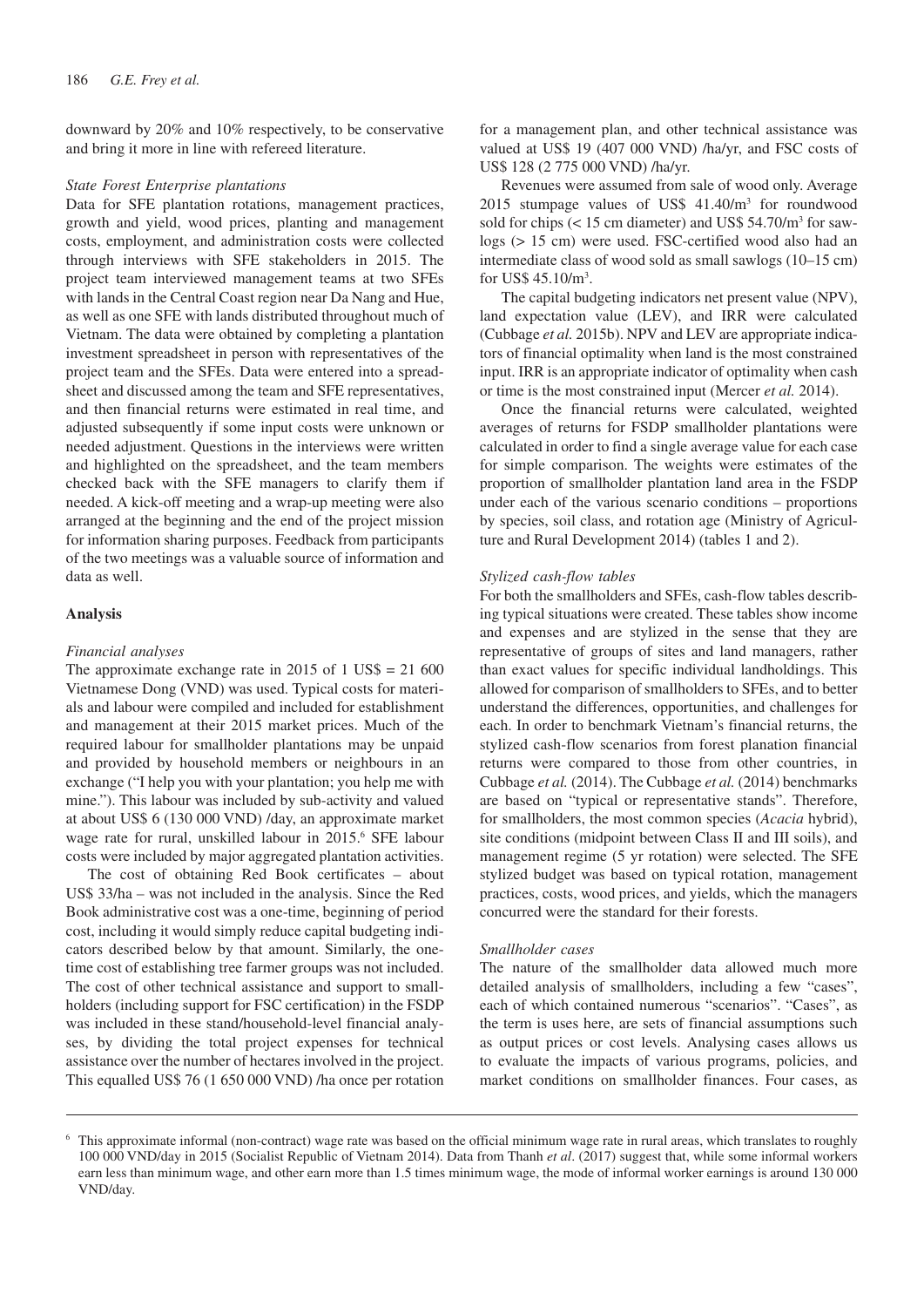| <b>Species</b>        | Acacia hybrid | A. mangium                            | E. urophylla |
|-----------------------|---------------|---------------------------------------|--------------|
| Percent of Total Area | 65%           | 20%                                   | 15%          |
|                       |               | Percent of species in each soil class |              |
| Class I               | $10\%$        | 20%                                   | $0\%$        |
| Class II              | 45%           | 40%                                   | $40\%$       |
| Class III             | $40\%$        | 35%                                   | 60%          |
| <b>Class IV</b>       | $5\%$         | 5%                                    | $0\%$        |

TABLE 1 *Estimated distribution of the 76,571 hectares of FSDP smallholder plantation area by tree species, and distribution of species by soil class. Source: Ministry of Agriculture and Rural Development (2014)*

TABLE 2 *Estimated percent of the 76,571 hectares of FSDP smallholder plantation area by rotation length. Source: Ministry of Agriculture and Rural Development (2014)*

| <b>Rotation length</b>   | vears  | vears | <b>100 MC</b><br>Jai 5 | vears  |
|--------------------------|--------|-------|------------------------|--------|
| $p_{error}$<br>area<br>. | $10\%$ | 50%   | $20\%$                 | $10\%$ |

described below, were analysed: a "base" case, "project financing and assistance" case, "FSC-certified" case, and "FSC, no price premium" case. "Scenarios" are different sets of environmental and management assumptions. This included plantation species (*A. mangium*, *Acacia* hybrid, *E. urophylla*); soil class (Classes I [excellent] – IV [poor]); and rotation age (four to seven years).

The "base" case assumed smallholder plantations with good management and land tenure security, but no SFM certification or loans. It assumed that smallholders pay for the cost of technical assistance support. This is a view of what smallholders could expect without the FSDP project, under the assumptions that they already have Red Book certificates and that they could and would simply pay for the technical support that the project provided.

The second smallholder case was the "project financing and assistance" case. It assumed that (non-FSC) smallholders received low-interest loans for forest establishment and subsidized technical assistance including forest management plans, the usual practice in the FSDP. The loan interest rate was 7.8%.<sup>7</sup>

The third smallholder case was the "FSC-certified" case. FSC participants were assumed to have higher costs in order to obtain SFM certification, but also small sawlog differentiation (diameters  $>10$  cm but < 15 cm) and 20% price premiums for sawlogs and small sawlogs. Smallholders who participated in the FSC group certification pilot through the FSDP had the administrative costs of certification paid for them; however, those costs of about US\$ 128/ha/yr were allocated to individual households, for comparison to the base case. FSC-certified households were assumed to have 10% higher labour costs associated with more intensive establishment and management regimes. In 2015, interviews with various

stakeholders indicated that certified wood was currently earning a 20% price premium over uncertified wood on the market; this approximate level of premium is also reported by Hoang *et al.* (2015a). Also, FSC-certified smallholders utilized management regimes with longer plantation rotations – six to seven years, rather than four to seven years among non-certified smallholders.

The fourth smallholder case was the "FSC, no price premium" case. Current premiums could decrease if FSCcertified forests are expanded and meet the demand for certified wood. Therefore, it was assumed that FSC-certified wood received no price premium above the market price for uncertified similar wood.

#### *Sensitivity analysis*

The sensitivity of the weighted average LEVs from each of the four cases presented above were tested to changes in two variables. First, the discount rate was varied from 8%, to 4% and 16%. Selecting a discount rate for an analysis such as this is relatively arbitrary since it is recognized as a preference that can vary from individual to individual and firm to firm. Second, the wood prices were reduced by 25% compared to 2015 prices to test the effects of lower market prices on profitability.

#### RESULTS

#### **Stylized Cash-Flow Tables**

Examples in the form of stylized financial spreadsheets are given in tables 3 (smallholder) and 4 (SFE). These were just two out of numerous potential scenarios based on soils,

 $^7$  The loan interest rate was determined based on factors such as the interest rate due on project financing to the World Bank, and transactions costs for implementing the program through the Vietnam Bank for Social Policy.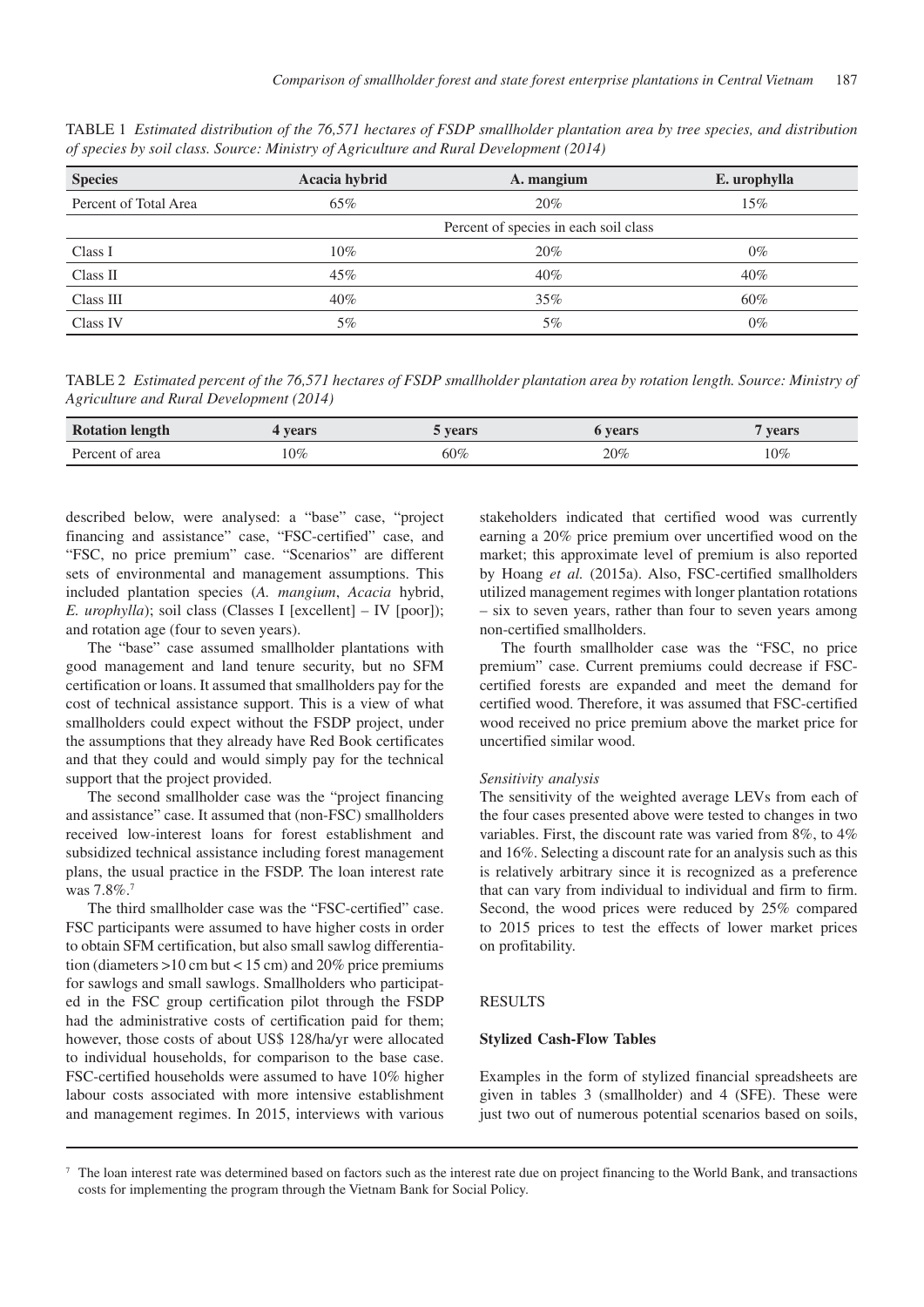|                                                                       |                  |       | Year         |      |                         |         |
|-----------------------------------------------------------------------|------------------|-------|--------------|------|-------------------------|---------|
|                                                                       | $\boldsymbol{0}$ | 1     | $\mathbf{2}$ | 3    | $\overline{\mathbf{4}}$ | 5       |
|                                                                       |                  |       |              |      |                         |         |
| COSTS (services, materials, and labour)                               |                  |       |              |      |                         |         |
| Management Plan                                                       | 76               |       |              |      |                         |         |
| <b>Technical Assistance</b>                                           | 19               | 19    | 19           | 19   | 19                      |         |
| Stand management*                                                     | 66               | 66    | 66           | 66   | 66                      |         |
| Site Preparation                                                      | 120              |       |              |      |                         |         |
| Planting                                                              | 285              | 21    |              |      |                         |         |
| Fertilizer                                                            | 338              | 26    |              |      |                         |         |
| Cleaning/Weeding                                                      | 181              | 181   | 120          |      |                         |         |
| <b>REVENUES</b>                                                       |                  |       |              |      |                         |         |
| Sale of chipwood $(126 \text{ m}^3 \text{ @ } US\$ 41.40/\text{m}^3)$ |                  |       |              |      |                         | 4 3 4 2 |
| DISCOUNTED CASH FLOW                                                  | (1085)           | (290) | (176)        | (68) | (63)                    | 2955    |
| Net Present Value (NPV)                                               | US\$ 1 274/ha    |       |              |      |                         |         |
| Land Expectation Value (LEV)                                          | US\$ 3 989/ha    |       |              |      |                         |         |
| Internal Rate of Return (IRR)                                         | 22.7%            |       |              |      |                         |         |

TABLE 3 *Stylized cash-flow table for Vietnamese smallholder* Acacia mangium x A. auriculiformis *hybrid plantation, five-year rotation, on Class II/III (average) soils. 8% real discount rate, 2015 US\$. Parentheses indicate negative currency values*

\* Includes stand-level management activities associated with fire protection and prevention, trail/road maintenance, and other administration/supervision tasks.

TABLE 4 *Stylized cash-flow table for Vietnamese state forest enterprises* Acacia mangium x A. auriculiformis *hybrid plantation, seven-year rotation. Base case, 8% real discount rate, 2015 US\$. Parentheses indicate negative currency values*

|                                                                            | Year                               |       |                |      |                         |      |      |                |
|----------------------------------------------------------------------------|------------------------------------|-------|----------------|------|-------------------------|------|------|----------------|
|                                                                            | $\bf{0}$                           | 1     | $\overline{2}$ | 3    | $\overline{\mathbf{4}}$ | 5    | 6    | $\overline{7}$ |
| COSTS (material and labor)                                                 | US\$/ha--------------------------- |       |                |      |                         |      |      |                |
| Management Plan                                                            |                                    |       |                |      |                         |      |      |                |
| <b>Technical Assistance</b>                                                |                                    |       |                |      |                         |      |      |                |
| Stand management*                                                          | 30                                 | 30    | 30             | 30   | 30                      | 30   | 30   |                |
| Site Preparation                                                           | 610                                |       |                |      |                         |      |      |                |
| Planting                                                                   | 575                                |       |                |      |                         |      |      |                |
| Fertilizer                                                                 |                                    |       |                |      |                         |      |      |                |
| Cleaning/Weeding                                                           |                                    | 300   | 300            |      |                         |      |      |                |
| <b>REVENUES</b>                                                            |                                    |       |                |      |                         |      |      |                |
| Sale of chipwood $(77.0 \text{ m}^3 \otimes \text{USS } 41.40/\text{m}^3)$ |                                    |       |                |      |                         |      |      | 3 1 8 8        |
| DISCOUNTED CASH FLOW                                                       | (1215)                             | (306) | (283)          | (24) | (22)                    | (20) | (19) | 1860           |
| Net Present Value (NPV)                                                    | $US\$(29)$ /ha                     |       |                |      |                         |      |      |                |
| Land Expectation Value (LEV)                                               | $US\$(69)/ha$                      |       |                |      |                         |      |      |                |
| Internal Rate of Return (IRR)                                              | 7.7%                               |       |                |      |                         |      |      |                |

\* Includes stand-level management activities associated with fire protection and prevention, trail/road maintenance, and other administration/ supervision tasks. Does not include other enterprise-level overhead costs.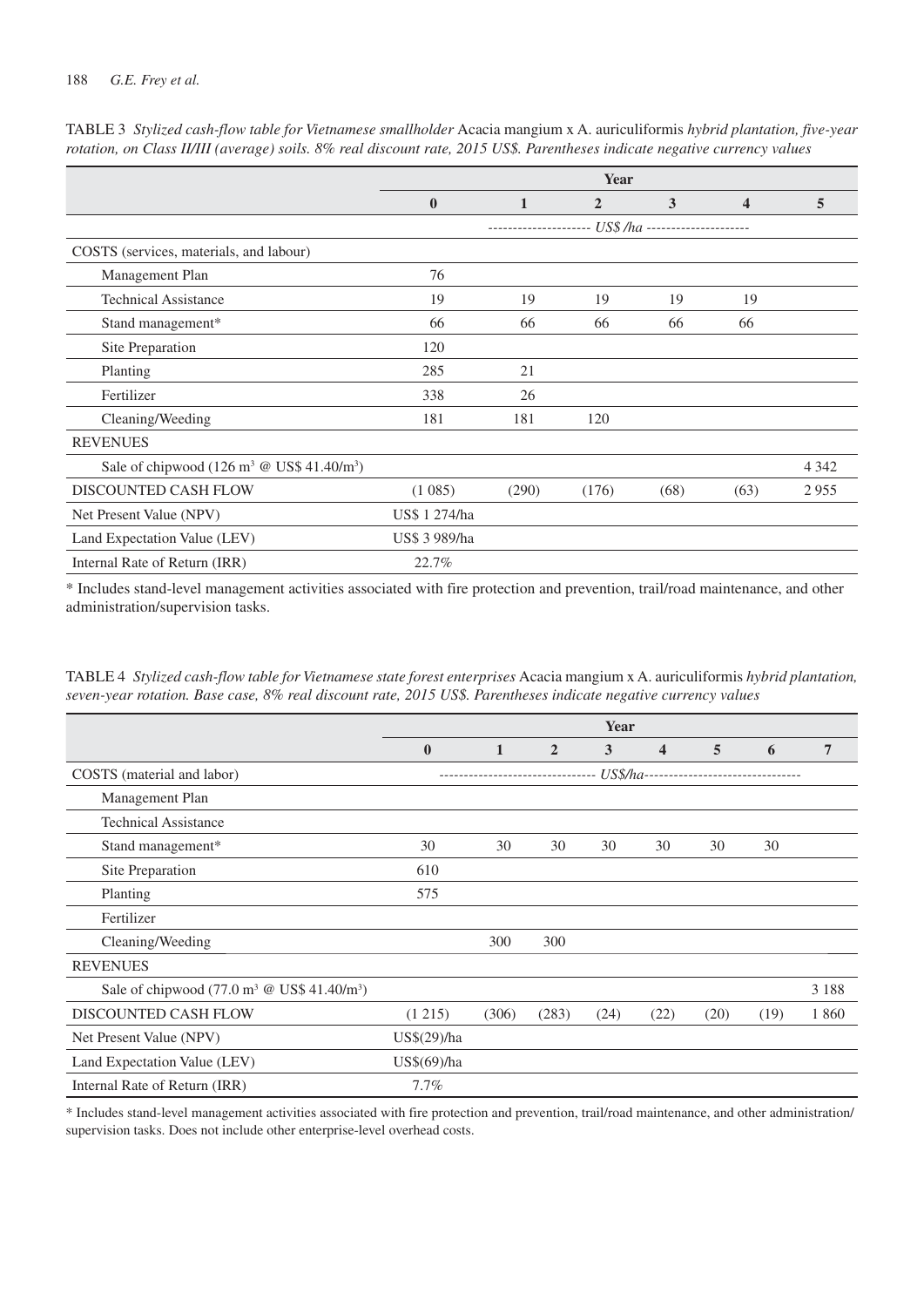TABLE 5 *Comparison of returns for* Acacia mangium *x* A. auriculiformis *hybrid in Vietnam to select other countries around the world. 8% discount rate, 2015 US\$. For the United States, "smallholder" and "corporate" refer to low-intensity and highintensity forest platnations, respectively. Source: Vietnam from authors; other countries from Cubbage* et al. *(2014)*

| Country                     | <b>Species</b>         | Site prep<br>cost<br>(US\$/ha) | <b>Planting</b><br>cost<br>(US\$/ha) | <b>MAI</b><br>$(m^3/ha/yr)$ | <b>Rotation</b><br>length<br>(years) | <b>NPV</b><br>(US\$/ha) | <b>LEV</b><br>(US\$/ha) | <b>IRR</b><br>$(\%)$ |
|-----------------------------|------------------------|--------------------------------|--------------------------------------|-----------------------------|--------------------------------------|-------------------------|-------------------------|----------------------|
| Vietnam (smallholder)       | Acacia hybrid          | 120                            | 670                                  | 21                          | 5                                    | 1 2 7 4                 | 3989                    | 22.7                 |
| <b>Vietnam (SFE)</b>        | Acacia hybrid          | 610                            | 575                                  | 11                          | 7                                    | $-29$                   | $-69$                   | 7.7                  |
| <b>Brazil</b>               | E. grandis             | 170                            | 330                                  | 30                          | 16                                   | 7712                    | 10891                   | 27.9                 |
| Chile                       | P. radiata             | 340                            | 230                                  | 30                          | 22                                   | 1764                    | 2 1 6 1                 | 14.7                 |
| China                       | <i>Eucalyptus</i> spp. | 608                            | 260                                  | 30                          | 7                                    | 6 7 2 3                 | 16 142                  | 33.6                 |
| Ecuador                     | O. pyramidale          | 384                            | 677                                  | 40                          | 5                                    | 303                     | 949                     | 10.8                 |
| New Zealand                 | P. radiata             | 356                            | 490                                  | 24                          | 28                                   | $-21$                   | $-23$                   | 8.0                  |
| United States (smallholder) | P. taeda               | 803                            | 332                                  | 10                          | 25                                   | $-650$                  | $-761$                  | 5.3                  |
| United States (corporate)   | P. taeda               | 803                            | 332                                  | 13                          | 25                                   | $-720$                  | $-843$                  | 5.4                  |
| Uruguay                     | E. globulus            | 300                            | 350                                  | 22                          | 9                                    | 1 2 8 1                 | 2 5 6 3                 | 17.9                 |
| Venezuela                   | E. urophylla           | 156                            | 2 0 6 6                              | 25                          | 7                                    | 560                     | 1 3 4 3                 | 10.4                 |

species, and age class; however, they are typical and similar to many smallholder or SFE sites. In these particular scenarios, the smallholder generated an LEV of approximately US\$ 4 000/ha (at 8% discount rate) and IRR of 23%, while the SFE generated approximately US\$(70)/ha and 8%.<sup>8</sup> These tables show an example of the general difference in costs and revenue levels between smallholders and SFEs. Smallholders had slightly lower establishment costs, with the significant investment in fertilizer being balanced by lower site preparation and weeding costs. SFEs may undertake significant tilling for site preparation and weed control, which was discouraged for smallholders. Smallholders also had higher per hectare annual management costs, which included labour involved with fire protection and prevention, trail/road maintenance, and other administrative/supervision tasks. However, the typical growth and yield of smallholders was significantly higher than for SFEs, culminating in a larger harvest and shorter rotation length. This may be due to factors related to both site quality and management, as discussed in more detail below.

The costs and returns for *Acacia* spp. plantations from the stylized cash-flow tables were compared to international forestry returns benchmarks given in Cubbage *et al.* (2014) (table 5). Returns for smallholders in Vietnam were competitive internationally, and had LEVs and IRRs in the upper half of the countries compared. Returns for SFEs in Vietnam were among the examples with lowest returns; however, they were still comparable to returns in countries that have vibrant forestry sectors such as the United States and New Zealand. Still, because of natural and institutional factors, Vietnam likely would be considered a more risky investment. Rotation ages for plantations in other countries ranged from 5–40 years, although only rarely as short as the 4–7 years that were common in Vietnam. Most plantations in the selected countries had rotation ages in the range of 10–25 years.

Cubbage *et al.* (2014) included financial estimates for "low-intensity" and "high-intensity" forest plantations in the United States, which roughly correspond to smallholder and corporate forest plantations, respectively. They found little difference in returns for smallholders and corporations in the United States, unlike this research's findings for Vietnam, and returns in both landowner categories were lower than for smallholders and SFEs in Vietnam.

# **Smallholder Cases**

The estimated MAIs and percent of chipwood, small sawlogs, and sawlogs for *Acacia* hybrid scenarios based on the smallholder data collection and subsequent adjustment are shown in table 6 (*A. mangium* and *E. urophylla* tables not shown). The estimates by scenario for the "base" case are given in table 7. The estimates by scenario for the other cases are given in appendix tables A1–A3, respectively.

In the base case (table 7), there are several trends apparent about how the environmental and management scenarios affect returns. First, it is obvious that better soils generate better returns for all species and rotation lengths. Second, *Acacia* spp. seem to have higher returns than *Eucalyptus* spp., at least for the range of scenarios considered here, and the *Acacia* hybrid generally has slightly higher returns than *A. mangium*. There may be other specific instances, not described by the scenarios used here, where *Eucalyptus* or

<sup>8</sup> Throughout this document, parentheses around dollar values are used to indicate negative values (i.e., losses).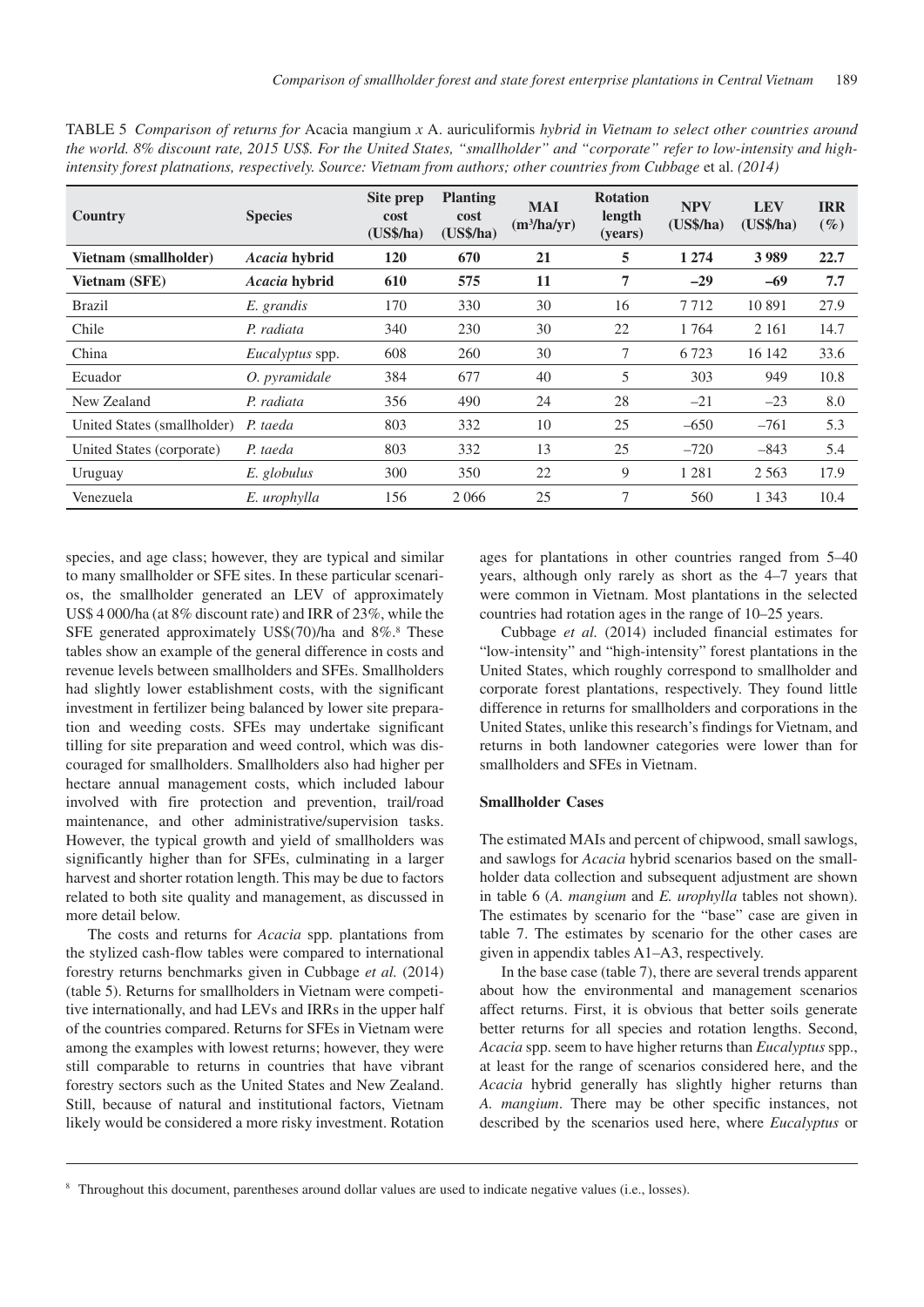TABLE 6 Assumed smallholder plantation mean annual increment (m<sup>3</sup>/ha/year), and (in parentheses) percent of harvest for *chipwood, small sawlogs, and sawlogs, of* Acacia *hybrid for varying soil class and rotation length. Chipwood is < 10 cm in diameter; small sawlogs are 10-15 cm diameter; sawlogs are > 15 cm diameter. Small sawlogs applicable for FSC-certified cases only; otherwise that class is combined with chipwood*

| <b>Soil Class</b> | <b>Rotation Age (years)</b> |           |            |                |  |  |  |  |
|-------------------|-----------------------------|-----------|------------|----------------|--|--|--|--|
|                   | 4                           | 5         | 6          | $\overline{7}$ |  |  |  |  |
|                   | 27.0                        | 28.8      | 30.5       | 28.6           |  |  |  |  |
|                   | (100/0/0)                   | (100/0/0) | (40/40/20) | (20/40/40)     |  |  |  |  |
| $\mathbf{I}$      | 22.5                        | 25.2      | 27.2       | 26.7           |  |  |  |  |
|                   | (100/0/0)                   | (100/0/0) | (40/40/20) | (20/40/40)     |  |  |  |  |
| Ш                 | 17.2                        | 16.8      | 22.7       | 21.6           |  |  |  |  |
|                   | (100/0/0)                   | (100/0/0) | (50/40/10) | (30/40/30)     |  |  |  |  |
| IV                | 10.8                        | 14.2      | 14.3       | 14.0           |  |  |  |  |
|                   | (100/0/0)                   | (100/0/0) | (50/40/10) | (30/40/30)     |  |  |  |  |

TABLE 7 *Financial indicators for the base case, including land expectations values (LEVs, 8% discount rate, 2015 US\$/ha) and internal rates of return (IRRs), according to various smallholder plantation management and environmental scenarios. Parentheses indicate negative currency values*

|               | <b>Soil</b>  |                         | <b>LEV</b><br><b>Rotation length</b> |                      |                | <b>IRR</b><br><b>Rotation length</b> |      |        |      |
|---------------|--------------|-------------------------|--------------------------------------|----------------------|----------------|--------------------------------------|------|--------|------|
|               | <b>Class</b> | $\overline{\mathbf{4}}$ | 5                                    | 6                    | $\overline{7}$ | 4                                    | 5    | 6      | 7    |
|               |              |                         |                                      | $US$/ha$ ----------- |                |                                      |      | $\%$ - |      |
| Acacia hybrid | I            | 6282                    | 7430                                 | 9 0 4 7              | 8793           | 31.9                                 | 31.6 | 32.0   | 29.1 |
|               | $\mathbf{I}$ | 4 2 4 8                 | 5835                                 | 7 5 6 3              | 7944           | 25.4                                 | 27.8 | 29.3   | 27.8 |
|               | III          | 1789                    | 2 1 4 3                              | 5 2 1 7              | 5 3 2 2        | 16.2                                 | 16.7 | 24.3   | 23.0 |
|               | IV           | (1149)                  | 996                                  | 1528                 | 1942           | 1.7                                  | 12.4 | 13.9   | 14.8 |
| Acacia        |              | 5695                    | 8 0 9 2                              | 8895                 | 8 3 7 0        | 30.1                                 | 33.1 | 31.7   | 28.5 |
| mangium       | $\mathbf{I}$ | 3865                    | 5917                                 | 7 2 3 3              | 7 2 3 2        | 24.1                                 | 28.0 | 28.6   | 26.6 |
|               | Ш            | 1667                    | 3679                                 | 4 9 3 0              | 4957           | 15.7                                 | 21.8 | 23.6   | 22.3 |
|               | IV           | (1220)                  | 803                                  | 1 2 3 7              | 1 5 9 5        | 1.3                                  | 11.6 | 12.9   | 13.7 |
| Eucalyptus    | $\mathbf{I}$ | 834                     | 2846                                 | 4 7 1 0              | 5 7 4 1        | 12.0                                 | 19.2 | 23.1   | 23.8 |
| urophylla     | Ш            | (223)                   | 1614                                 | 3 0 1 9              | 3 9 4 5        | 6.9                                  | 14.8 | 18.6   | 20.0 |

*A. mangium* might be preferred, but this explains why the plantation area by species in table 2 leans heavily towards *Acacia* hybrid. Third, in this base case, a rotation age of 6–7 years seems to maximize LEV for *Acacia* spp. at this 8% discount rate, while a rotation age of 4–6 years maximizes IRR in most cases. The fact that smallholders are more likely to harvest at 4–5 years instead of 6–7 years may therefore be indicative of the fact that they have discount rates higher than those used in this analysis (8%), perhaps driven by risk factors or cash constraints.

When project financing and assistance were included ("project financing and assistance" case; table A1 [appendix]), smallholders had lower net costs in the first year, but higher net costs in the remaining years of the rotation, as they paid interest on their loans in interim years and finally paid the loan in full at the end of the rotation. Some of the increased costs in later years were balanced by reduced

technical assistance cost, which was free under FSDP. Since the interest rate of the loan (7.8%) was very close to the discount rate used in this analysis (8%), the LEV results are similar to the base case results. Sensitivity analysis (see below) on the discount rate alters this result. However, IRRs are different between the project financing and base cases. The loans tend to make the poor investments (poor soils) even poorer in terms of IRR, and the good investments (good soils) better. When the loans and technical assistance are included, they actually have the effect of making the highest IRRs come at earlier years in some scenarios. For smallholders with extremely high discount rates, this could drive early harvest.

Certification of smallholder plantations for SFM through the FSC brought financial costs as well as benefits (table A2 [appendix]). These price premiums and product differentiation led to wood revenues that were approximately 10–30% higher in the FSC-certification case than in the base case.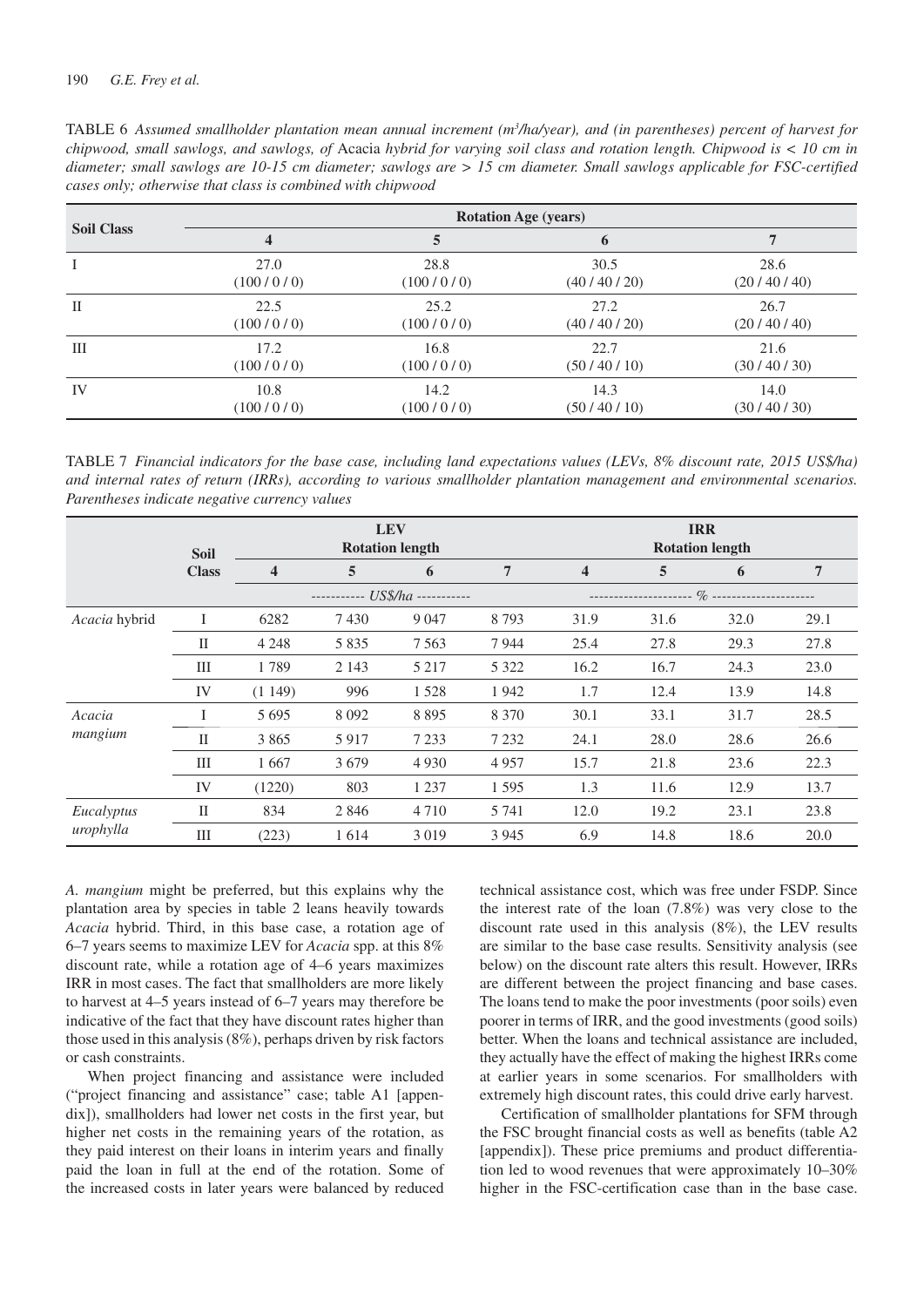TABLE 8 *Weighted average financial indicators for each smallholder financial/economic case, including land expectations values (LEVs, 8% discount rate, 2015 US\$/ha) and internal rates of return (IRRs). Weights for management and environmental scenarios for each financial/economic case are given in tables 1 and 2*

| $Case*$                          |                                                                                      | <b>LEV</b> | <b>IRR</b> |
|----------------------------------|--------------------------------------------------------------------------------------|------------|------------|
|                                  | <b>Key assumptions</b>                                                               | US\$/ha    | $\%$       |
| <b>Base</b>                      | No product differentiation, no loan; technical<br>assistance paid for at cost        | 4612       | 23.1       |
| Project financing and assistance | Loan and free technical assistance                                                   | 5 1 2 2    | 40.2       |
| FSC-certified                    | Product differentiation, longer average rotations,<br>price premium, additional cost | 5 7 8 0    | 22.2       |
| FSC, no price premium            | No price premium                                                                     | 4 3 3 9    | 19.3       |

\* It is important to note that the two "FSC" cases include only 6- and 7-year rotations, whereas the remaining three cases include 4-7 year rotations.

TABLE 9 *Sensitivity analysis of the effect of changes to the discount rate (4%, 8%, 16%) and wood price (2015 prices and 25% lower) on the weighted average smallholder LEVs (2015 US\$/ha) for each financial/economic case. Highlighted column shows the assumptions used in previous tables*

| <b>Discount rate</b>             | $4\%$                                                                   | $8\%$       | 16%         | $4\%$        | 8%           | 16%          |  |
|----------------------------------|-------------------------------------------------------------------------|-------------|-------------|--------------|--------------|--------------|--|
| <b>Wood price</b>                | 2015 prices                                                             | 2015 prices | 2015 prices | $25\%$ Lower | $25\%$ Lower | $25\%$ Lower |  |
|                                  | Land Expectation Value, LEV (US\$/ha) -----------------<br>------------ |             |             |              |              |              |  |
| Base                             | 11848                                                                   | 4612        | 1 0 8 7     | 6482         | 2 1 5 3      | 54           |  |
| Project financing and assistance | 11 873                                                                  | 5 1 2 2     | 1 840       | 6.507        | 2663         | 807          |  |
| FSC-certified                    | 15 892                                                                  | 5 7 8 0     | 1 1 1 8     | 9 0 2 1      | 2 8 2 0      | 16           |  |
| FSC, no price premium            | 12.542                                                                  | 4 3 3 9     | 583         | 6.509        | 739          | (385)        |  |

This, combined with longer rotations, was more profitable than the base case, at the assumed 8% discount rate. The LEVs under the FSC-certified case were higher, and the IRRs similar to the base case. If certification costs had been assumed to be paid by an external donor, the FSC case would have even higher returns for smallholders.

The fourth case analysed was the "FSC, no price premium" case (table A3 [appendix]). This case assumes the same level of costs as the "FSC-certified" case, but no price premium for certified wood, so the returns in "FSC, no price premium" case were always less than the "FSC-certified" case. Compared to the "base" case, the "FSC, no price premium" case tended to have somewhat lower financial returns, because the costs of FSC are not counterbalanced by enough small sawlog differentiation, without price premiums. If smallholders could achieve the small sawlog differentiation without the need for FSC certification, that would be the best outcome in the absence of price premiums.

The weighted averages of the cases are given in table 8. It is important to note that the two "FSC" cases include only 6- and 7-year rotations, whereas the remaining three cases include 4–7 year rotations. In general, under the assumption of FSC with price premiums, certification pays off well for the smallholders, even with administrative costs and increased labour costs. The average LEV for FSC certification was about 25% higher than the base case at 8% discount rate, and the IRR was about the same.

#### **Sensitivity Analysis**

Weighted average LEVs were compared for each case using the standard assumptions for the discount rate and wood price variables (8%; 2015 prices) to alterative assumptions where those were varied (4% and 16%; 25% lower wood prices) (table 9). With standard 2015 prices, altering the discount rate had the expected effect – lower discount rates generated higher LEVs. Still, even at a 16% discount rate (2015 prices), smallholders had positive LEVs on average. This is important since smallholders may have high discount rates. On some poorer soils (e.g., class III and IV), LEVs were negative in some cases (tables 7; A1–A3 [appendix]), and this is more pronounced when the discount rate is higher (full tables not reproduced). The FSC-certified case was affected more strongly by discount rate, because those smallholders had longer rotation ages of 6–7 years, rather than 4–7 years for the other cases. When considering high discount rates and no price premiums, the base case was more profitable than FSC; this is consistent with Hoang *et al.* (2015b) who found that smallholders who left FSC certification indicated both a need for urgent cash and an expectation that price premiums would not materialize.

Perhaps more interesting was the comparison of 2015 wood prices to 25% lower prices. Even with these lower prices, smallholder plantation forestry on average still had quite strong returns, including positive average LEVs at the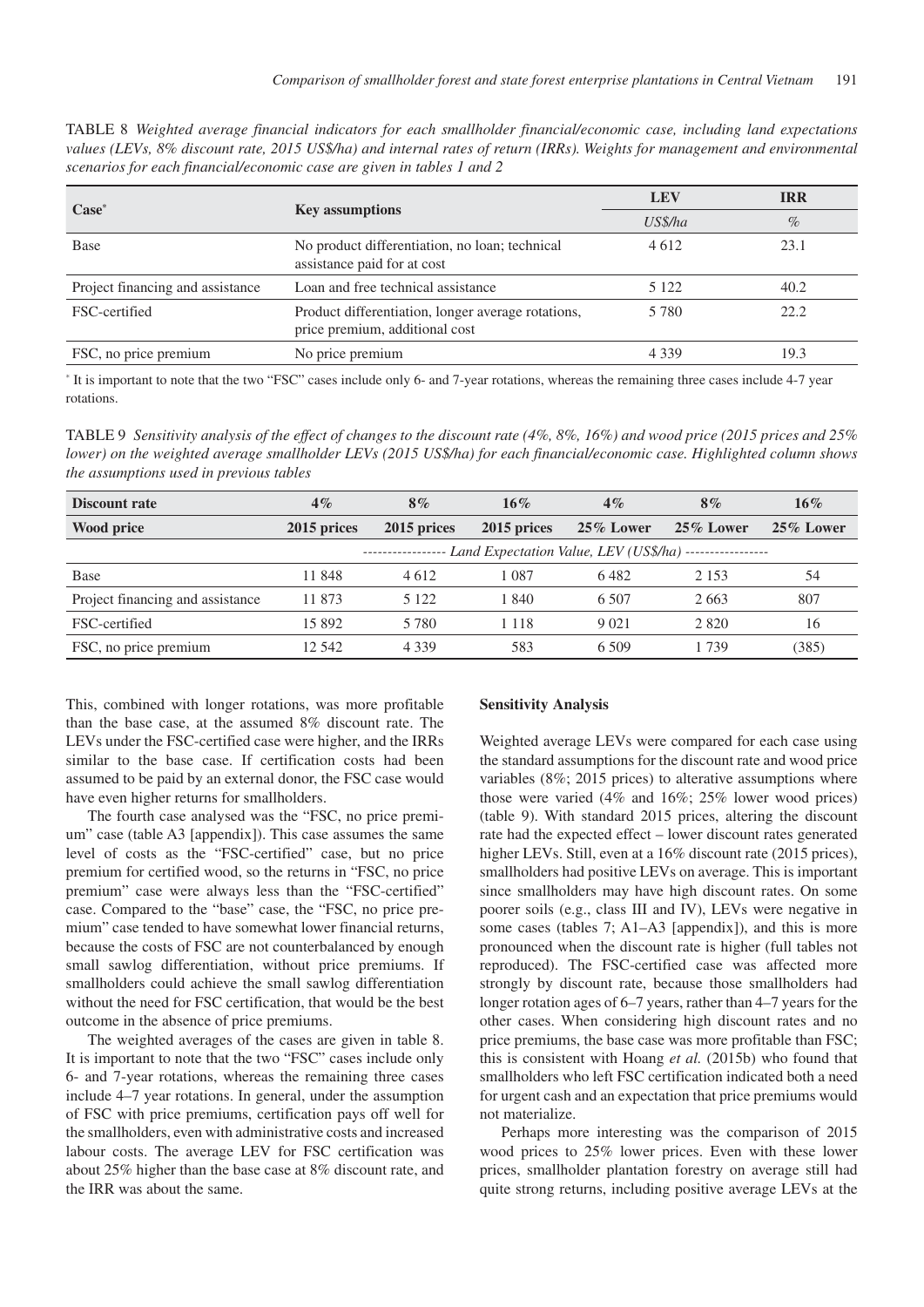highest discount rate. This was an important result, as it indicated possible opportunities for Vietnamese smallholder plantations even if the relatively high current wood prices do not persist. The only case that had negative average returns was the FSC, no price premium case at the highest discount rate. However, the positive average does mask the diverse scenarios; poorer site classes did have negative returns.

# DISCUSSION

# **Smallholder to SFE comparison**

Smallholders typically had substantially higher rates of return than SFEs under our assumptions. In fact, the results from the SFE stylized budget was quite similar to the results for smallholders on Class IV (poor) soils, which is assumed to be the poorest 5% of smallholder land area (table 1; Ministry of Agriculture and Rural Development 2014). In one sense, given different economic constraints, it would be expected that smallholders have higher returns per hectare (NPV and LEV) than the less land-constrained SFEs. Rational operators would seek to maximize returns to their most constrained input (Mercer *et al.* 2014). Therefore, if smallholders were constrained by land (assuming, for instance, that they have access to capital through loans), they would intensify production to drive higher returns per hectare, which would be manifest in measures such as NPV and LEV.

On the other hand, SFEs could be more constrained by capital since they had debt and relied on funds from the government (World Bank 2016). In this case, SFEs would be expected to invest little per hectare. This would generate lower measures of LEV, but higher IRRs (Mercer *et al.* 2014). However, SFEs had both substantially lower LEVs and IRRs, pointing to some explanation underlying the poor returns that was different than simple constraints of profit-maximisers. Production costs were somewhat higher for SFEs, but not enough to have such a large effect. Economies of scale that may exist were not strong enough to favour SFEs. The main driving factor of the differences between smallholders and SFEs, and among different smallholder scenarios, is wood growth and yield. SFEs were found to have typical MAIs of 10–12 m3 /ha/yr, whereas smallholder plantations had typical MAIs of 20–25 m<sup>3</sup>/ha/yr. These faster growth rates allowed the smallholders to have shorter rotations than the SFEs.

The difference in growth rates between smallholders and SFEs may be due to land quality or management. A review of refereed literature found no research that systematically and comprehensively compared the soil quality and allocation history of SFE to smallholder land. Some possible reasons for differences in land quality are hypothesized here, which could be tested in future research. The original allocation of land to SFEs in the 1950s-80s included many of the steepest, upland

areas (Poffenberger and Phon 1998, Sikor 1998), whereas smallholders gravitated towards the more productive agricultural land. Eventually, much of the abandoned agricultural land was allocated to smallholders for forestry purposes (Tan 2006). While some of the least productive and environmentally sensitive SFE lands may have been transferred to Forest Management Boards, some of the better former SFE lands were reallocated to former employees and other smallholders (World Bank 2010). Also, the current SFEs reported high rates of forest land encroachment by locals on the better lands. These new smallholders would often eventually be able to obtain Red Book rights to the land they occupied as the SFEs normalised their holdings periodically (Cubbage *et al*. 2015a).

Our results from smallholders were based on data from the FSDP project, in central Vietnam. These may or may not be representative of smallholders in the region or country as a whole. If the FSDP project tended towards communities with better land or infrastructure, the returns would be overstated. However, this is not likely because the project targeted low-income and ethnic minority communities (World Bank 2015). However, within communities, households voluntarily participated in the project. This could be a source of selfselection bias among households, and is one potential weakness of this research.

In terms of management, the support package for smallholders in FSDP included technical assistance, fertilisation, and access to seedlings of improved genetics, which were available to SFEs, but not typically utilized, likely because of capital constraints. Some SFEs have had poor soil conservation practices such as removing or burning debris and ploughing frequently, leading to erosion and loss of organic material (Harwood and Nambiar 2014b, pp. 53–55). This excessive tilling of the soil might potentially occur to put the large labour force to work (Cubbage *et al.* 2015a). These erosive practices were discouraged by the FSDP for smallholders, and might not be favoured by smallholders anyway since they are quite time-consuming. It can be concluded that efforts by SFEs to improve administration, site quality, and forest productivity, such as modest fertilization<sup>9</sup>, genetic improvement, better nursery stock, site preparation, planting, weeding, improved silviculture (form pruning, thinning), fire control, improved harvesting or insect and disease control would improve LEVs.

In addition, past work has noted that SFEs suffer from "excessive debt, dysfunctional business arrangements, unclear land rights, poor forestry practices, high overheads and unnecessarily large numbers of employees" (World Bank 2016). While the SFEs had lower costs per hectare than smallholders, their costs per unit of output were higher partially because they had very large labour forces. Cubbage *et al.* (2015a) and World Bank (2016) noted that surveyed Vietnamese SFEs had the equivalent of 200 to 500 employees per 10,000 ha, compared to a global average of 1 to 60 employees

<sup>9</sup> Research (Harwood *et al.* 2017; Huong *et al.* 2015) challenges the notion that large-dose fertilization improves yields significantly. If this holds true on most SFE lands, application of large amounts of fertilizer would reduce profitability. However, these results may vary depending on site class and soil conservation history.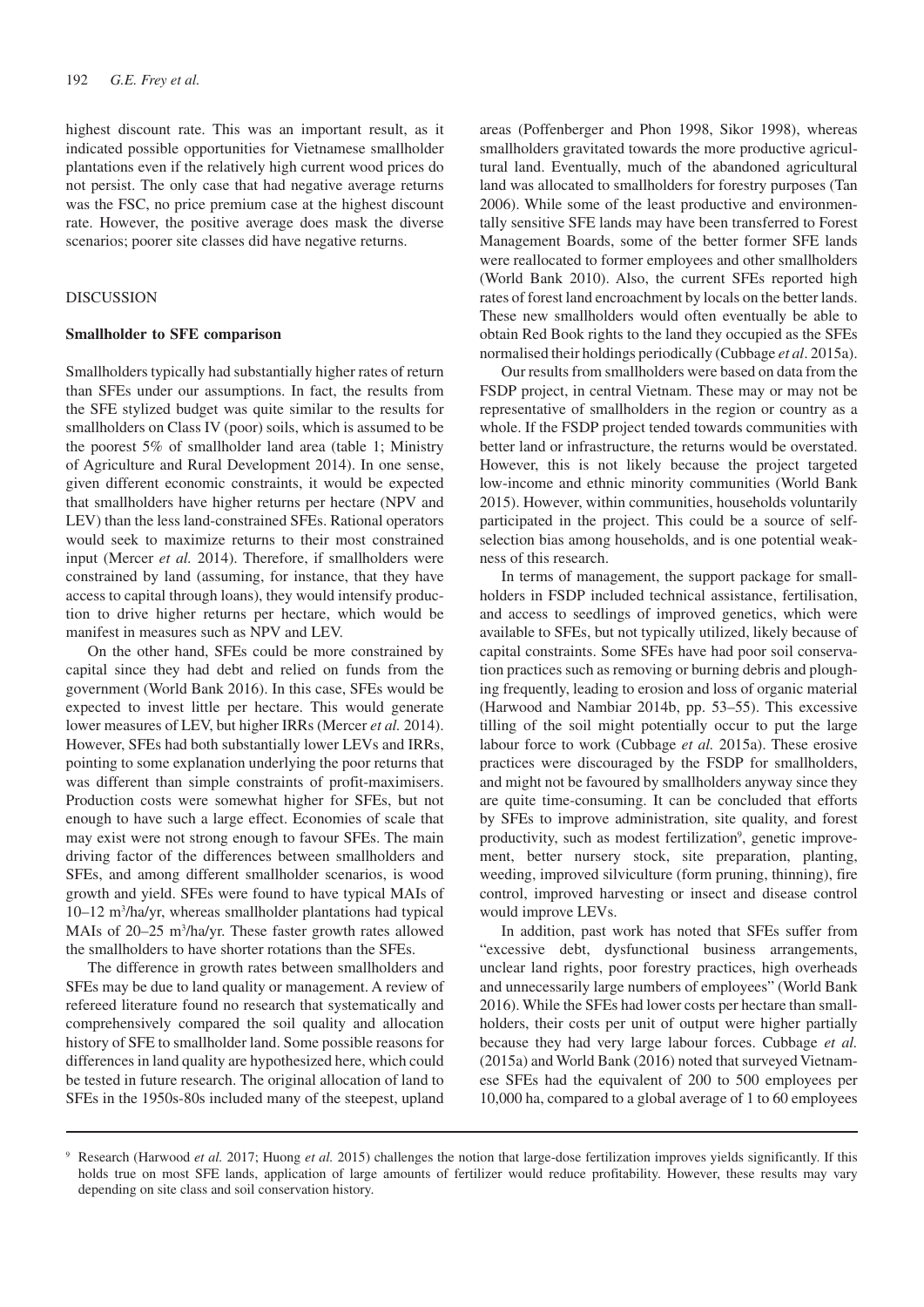per 10,000 ha. This may be partially explained by lower wage rates in Vietnam and lower levels of mechanization, but having too large a staff would compromise profitability. If yields were good on SFE land, they could support this level of staff; in fact, smallholders in our sample utilized the equivalent of about 1 600 full time employees per 10 000 ha. However, the low yields of the SFEs do not support the high level of staff and international experience suggests it is possible to manage forests with less.

The potential direct reasons stated above for the relatively poor returns for SFEs could be caused by interlinked underlying motivations and factors. SFEs may have been seen as sources of public benefits such as employment for local people (Sikor 1998), causing them to employ more labour than is optimal from a financial standpoint. At the same time, other funds from the government may have been limited and many SFEs had high overheads and large amounts of debt (World Bank 2016), so capital-intense inputs like fertilizer or improved seedlings were difficult for the SFEs to afford (although Acacia hybrid clones would come from the same genetic stock as smallholders). This may have been compounded by poor soils due to the allocation process.

## **Vietnam international competitiveness**

Vietnam forest plantation investment returns for smallholders are profitable. This was helped by proximity to regional countries with high demand for wood products creating some of the best roundwood pulp/chip prices in the world. Pulpwood roundwood stumpage sold for around US\$ 12 /m<sup>3</sup> in 2015 for much of the world such as the US South (TimberMart-South 2015), but prices in Vietnam were closer to US\$ 40 /m<sup>3</sup>. This is largely because they sell directly to countries with high demand such as China and Japan. An update of international timber investment returns in 2017 found that Asia had the highest roundwood prices in the world, driven by China, and that investment returns dropped substantially in the Americas. Thus the comparative Vietnam investment returns were even better by 2017 (Cubbage *et al.* 2017).

SFM certification also provides a comparative advantage for Vietnam (Putzel *et al.* 2012). Currently, Vietnam experiences price premiums for certified wood, which is not typical worldwide. The up-front costs for preparation and maintenance costs for annual audit, and coordination among numerous smallholders may be difficult obstacles for smallholders to surmount without direct assistance from the government or non-governmental organizations. One alternative to lessen the cost burden might be to provide the growers with low-interest loans to pay the FSC costs at the beginning and during the tree rotations, which could be paid with revenues at the end of the rotation, so that effectively the fees are paid when the smallholders are relatively flush with cash. If managed like the FSDP loans, the collateral for the loans would be a Red Book.

Forest plantations in Vietnam have several opportunities. First, growth rates are excellent on the best soils and still moderate on the poorest soils. Second, international trade is favourable with strong demand from regional countries generating relatively high prices. Third, even if the high prices for chipwood and certified wood subside, there are opportunities for strong returns with sound management. Fourth, there is room to expand wood production to serve domestic buyers, such as furniture makers, who currently depend partly on wood imports. Fifth, the country has worked with international partners over several decades and has developed national expertise in silviculture and improving technology and genetic stock. There is a relatively efficient system in place for distributing improved tree seedlings to smallholders. Finally, attitudes towards and perceptions of plantation forestry in the country and international community seem positive.

At the same time, there are several challenges and potential barriers to increased forest plantations. First, despite progress on granting Red Book land use right certificates through the FSDP, many other non-project smallholders still lack clear land tenure<sup>10</sup>, and without that, are hesitant to invest in long-term forest plantations. Second, devolving more SFE land to smallholders or public-private joint ventures may not be as successful in generating strong positive returns, given the apparently poorer soil quality of the remaining SFEs, and the daunting prospect of laying off hundreds of SFE field labour employees. Third, the narrow range of species could pose at least a temporary threat in the future if pests and diseases invade the country. So far, pests have not posed a serious problem, and other timber species are being studied and developed for Vietnam (Nambiar *et al.* 2015). Fourth, Vietnam is very vulnerable to extreme weather events, especially typhoons. Apparently very high discount rates of smallholders may be driven in part by these risks. If so, risk-mitigation mechanisms like insurance may help smallholder find ultimately more profitable management regimes. Fifth, there is high competition for the most productive land, including for agriculture and rubber plantations in the south.

# **CONCLUSIONS**

In summary, forest plantations in Vietnam present a good opportunity for the country. There are excellent regional and global markets for the wood that can be generated from standard technology for plantation forestry, with demonstrated success. On the one hand, prospects for expansion of these successes are promising, and returns could be improved further through soil conservation and improved genetic material. On the other hand, increased forest plantation productivity will be limited by the availability of good land given very high population densities and demand

<sup>&</sup>lt;sup>10</sup> Estimates from 2009 suggested that 75% of forest land in Vietnam had been allocated, but only about 55% had received formal "Red Book" land use right certificate. This lagged behind the allocation and certification of agricultural and residential land (Joint Development Partners 2010).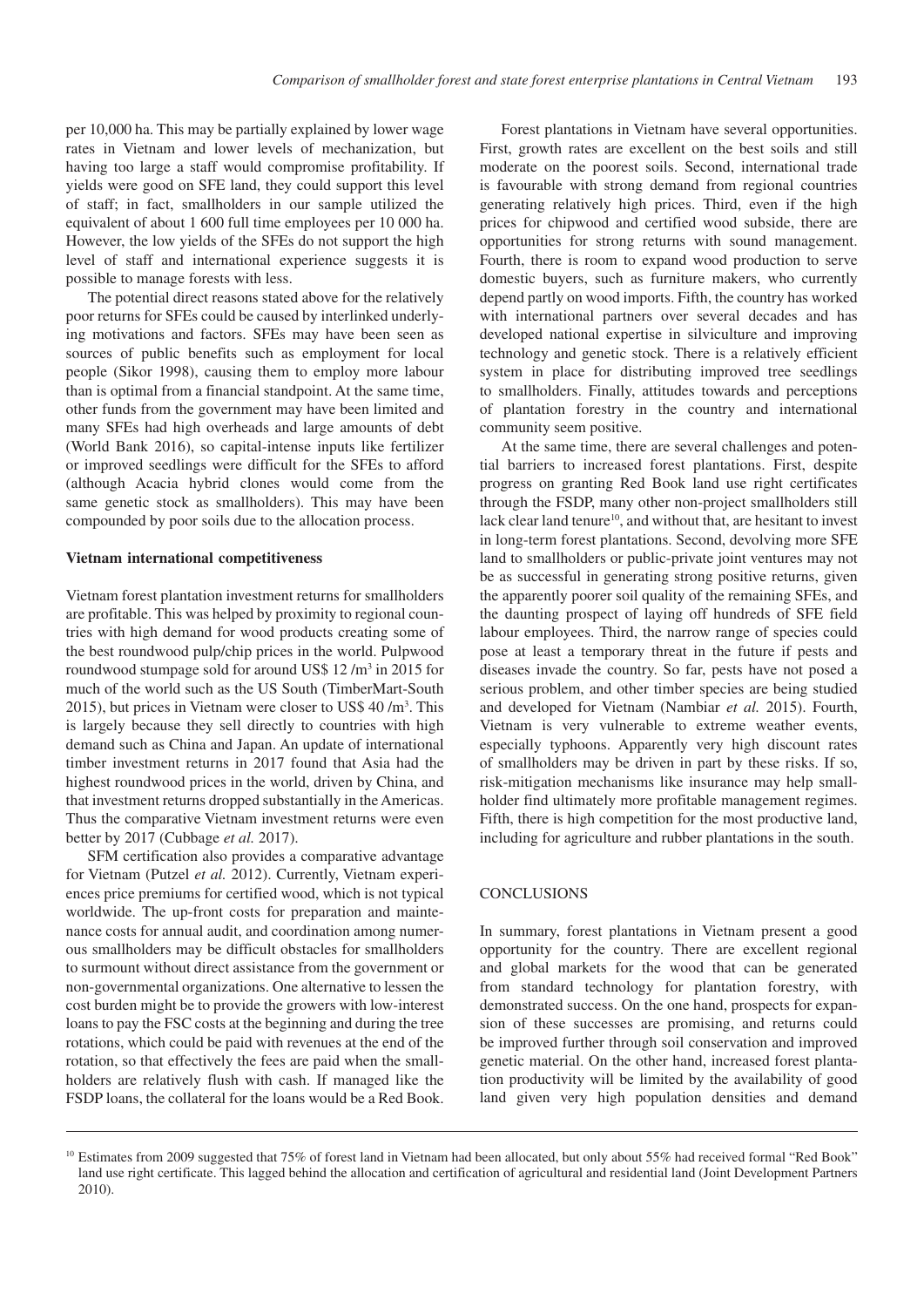for food crops. As forestry continues or is expanded to more marginal plantation forestry lands, returns will tend to decrease over time.

Vietnam is exploring the possibility of turning some or many SFEs into public-private joint ventures, which would extend the total area of quasi-private land ownership and management in large increments. While this venture could improve management of SFEs (Artemiev 2003), it could be at the cost of laying off many workers, which could be hard for many to accept.

The smallholder plantation forestry component of the country's Forest Sector Development Project appears to have been quite successful in the regions and provinces where it was implemented. This included technical assistance, improved infrastructure, assistance acquiring more secure tenure through a land use right certificate ("Red Book"), low-interest financing, access to improved genetic material, and other support. There is potential scope to institutionalize technical support and extension services and access to low interest loans for smallholders, and to up-scale this smallholder assistance model into other provinces.

If price premiums for SFM certified wood are realized and maintained – not a certainty, given experiences in other parts of the world – certification for both SFE and groups of smallholder plantation owners could help increase returns. However, price premiums are likely to decline if large areas of plantations join the ranks of certification, causing an expansion in supply. Assisting smallholders to access market information related to sawlog prices and production practices to pursue greater returns from product differentiation, would help mitigate future challenges if the chipwood price drops closer to the global average.

Vietnam relies on wood imports to support industries such as furniture-manufacturing, and also has excellent ports and access to markets in Asia and the USA, and a potential Voluntary Partnership Agreement with Europe. In addition, new pulp mills for chipwood are opening in the region, which could certainly increase prospects for uncertified and certified wood. Overall, the robust wood demand trends continue strongly favour Vietnam based on its central location and relatively good land in the populous Asia market.

# ACKNOWLEDGEMENTS

Thanks to Tony Bartlett, Stephen Midgley, and Neil Byron for their valuable comments and suggestions on a previous draft of this manuscript. Also, the valuable suggestions made by anonymous referees is gratefully acknowledged.

# LITERATURE CITED

ARTEMIEV, I. 2003. State Forestry Enterprise reform in Vietnam: unlocking the potential for commercial wood growing. Technical Note: 37419. Washington, DC: World Bank, East Asia and Pacific Region, Rural Development and Natural Resources. 22 pp.

- AUER, M.R. 2012. Group forest certification for smallholders in Vietnam: an early test and future prospects. *Human Ecology* **40**(1): 5–14. doi: 10.1007/s10745-011-9451-6
- BARTLETT, A.G. 2016. The evolution and impacts of ACIAR's forestry research program over three decades. *Australian Forestry* **79**(3): 171–188.
- BEADLE, C.L., TRIEU, D.T., and HARWOOD, C.E. 2013. Thinning increases saw-log values in fast-growing plantations of *Acacia* hybrid in Vietnam. *Journal of Tropical Forest Scienc*e **25**(1): 42–51.
- CLEMENT, F., and AMEZAGA, J.M. 2013. Conceptualising context in institutional reforms of land and natural resource management: the case of Vietnam. *International Journal of the Commons* **7**(1): 140–163.
- CUBBAGE, F.W., MOORE, S.E., HENDERSON, T., and ARAUJO, M.M.F.C. 2009. Costs and benefits of forest certification in the Americas. In: J.B. Paulding (Ed.), *Natural resources: management, economic development and protection*. New York: Nova Science Publishers: 155–183.
- CUBBAGE, F.W., MAC DONAGH, P., BALMELLI, G., OLMOS, V.M., BUSSONI, A., RUBILAR, R. . . . HOEFLICH, V.A. 2014. Global timber investments and trends, 2005–2011. *New Zealand Journal of Forestry Science* **44**(Suppl 1): S7. 12 pp.
- CUBBAGE, F.W., DAVIS, R.R., DZUNG, N.V., and HA, T.T.T. 2015a. Equitization of State Forest Companies: analysis and recommendations for valuation, policy, and regulatory reforms to support State Forest Companies in Vietnam. Report Prepared for The World Bank and the Department of Forest Policy, Vietnam Forests.
- CUBBAGE, F.W., DAVIS, R.R., FREY, G.E., BEHR, D.C., and SILLS, E.O. 2015b. Financial and economic evaluation guidelines for international forestry projects. In: L. Pancel and M. Kohl (Eds.), *Tropical Forestry Handbook*. Berlin: Springer Berlin Heidelberg.
- CUBBAGE, F.W., RUBILAR, R., BUSSONI, A. … MOR-LAES, V. 2017. Global Timber Plantation Investments, 2017. Presented at: Who Will Own the Forest 13. Portland, OR. September 12–14.
- CUONG, C.V., LAMB, D., and HOCKINGS, M. 2013. Simple plantations have the potential to enhance biodiversity in degraded areas of Tam Dao National Park, Vietnam. *Natural Areas Journal* **33**(2): 139–147. doi: 10.3375/043. 033.0203
- DALMACIO, M.V. 2012. Site quality, yield and profitability of smallholder forest plantations in central coastal region. A report for the Ministry of Agriculture and Rural Development, Forest Sector Development Project. Hanoi, Vietnam. 41 pp.
- DANG, T.K.P., TURNHOUT, E., and ARTS, B. 2012. Changing forestry discourses in Vietnam in the past 20 years. *Forest Policy and Economics* **25**: 31–41. doi: 10.1016/ j.forpol.2012.07.011
- DONG, T.L., DOYLE, R., BEADLE, C.L., CORKREY, R., and QUAT, N.X. 2014. Impact of short-rotation *Acacia*  hybrid plantations on soil properties of degraded lands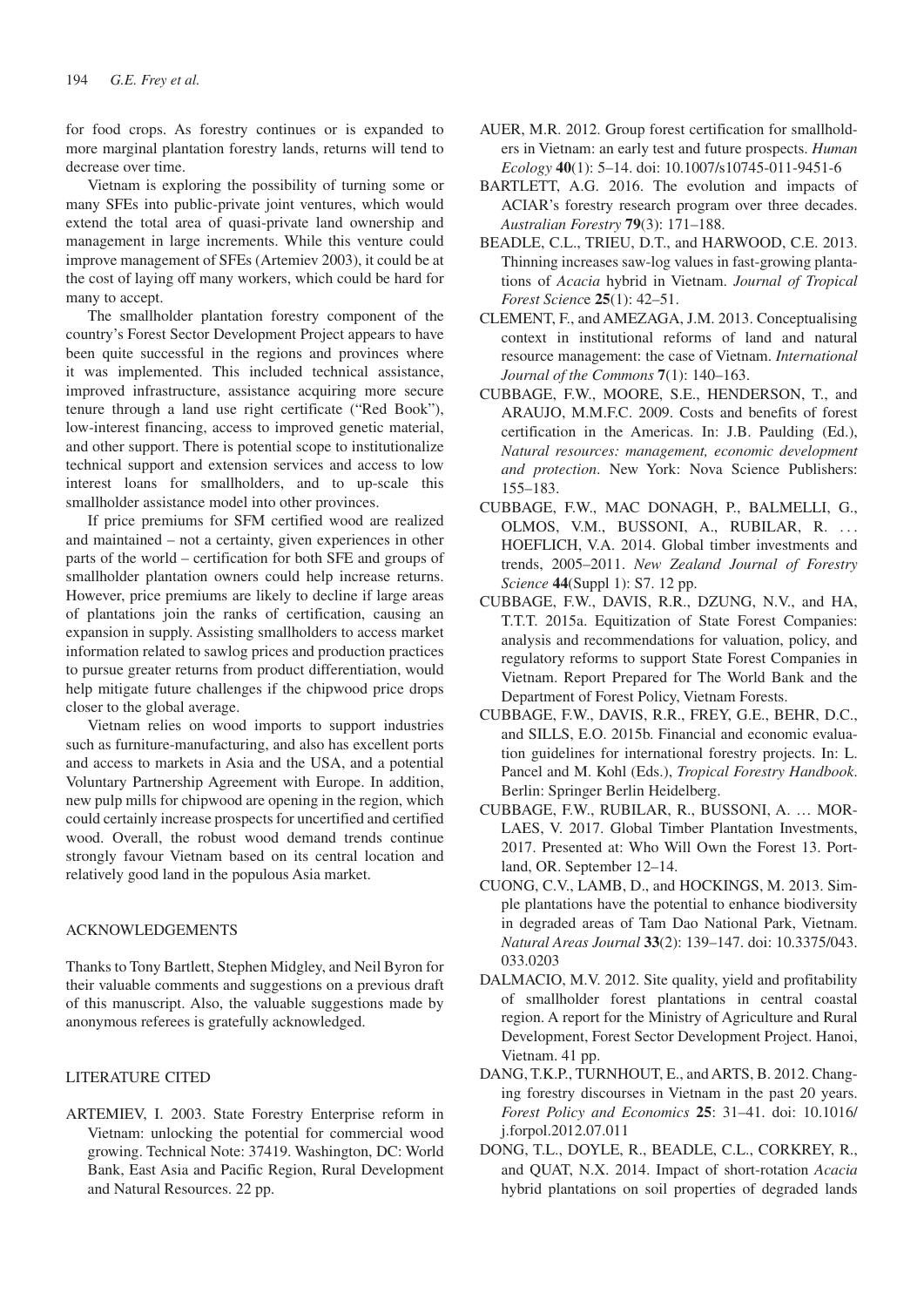in Central Vietnam. *Soil Research* **52**(3): 271–281. doi: 10.1071/sr13166

- DUC, L.T., HOA, D.T., PRETZSCH, J., UIBRIG, H. 2012. Development and reform of state forest enterprises in Vietnam: from policy to practice. Fourth International Conference on Vietnamese Studies. Hanoi. Retrieved 30 March 2018 from http://ssrn.com/abstract=2183825.
- EU FLEGT FACILITY. 2017. The Vietnam-EU Voluntary Partnership Agreement. Barcelona, Spain: European Forest Institute. Retrieved 9 January 2018 from www.euflegt. efi.int/publications/the-vietnam-eu-voluntary-partnershipagreement.
- FREITAS, S.R., HAWBAKER, T.J., and METZGER, J.P. 2010. Effects of roads, topography, and land use on forest cover dynamics in the Brazilian Atlantic Forest. *Forest Ecology and Management* **259**(3): 410–417.
- GRITTEN, D., GREIJMANS, M., LEWIS, S.R., SOKCHEA, T., ATKINSON, J., TAN, N.Q. . . . PAUDEL, N.S. 2015. An uneven playing field: regulatory barriers to communities making a living from the timber from their forests examples from Cambodia, Nepal and Vietnam. *Forests*  **6**(10): 3433–3451. doi: 10.3390/f6103433
- HARWOOD, C.E., and NAMBIAR, E.K.S. 2014a. Productivity of acacia and eucalypt plantations in Southeast Asia. 2. Trends and variations. *International Forestry Review*  **16**(2): 249–260.
- HARWOOD, C.E., and NAMBIAR, E.K.S. 2014b. Sustainable plantation forestry in South-east Asia. ACIAR Technical Report No. 84. Canberra, Australia: Australian Centre for International Agricultural Research.
- HARWOOD, C.E., HARDIYANTO, E.B., and YONG, W.C. 2015. Genetic improvement of tropical acacias: achievements and challenges. *Southern Forests* **77**(1): 11–18.
- HARWOOD, C.E., NAMBIAR, E.K.S., DINH, P.X., TOAN, L.X., and QUANG, L.T. 2017. Managing wood production from small grower Acacia hybrid plantations on eroded soils in central Vietnam. *Australian Forestry* **80**(5): 286–293. doi: 10.1080/00049158.2017.1395200
- HOANG, H.T.N., HOSHINO, S., and HASHIMOTO, S. 2015a. Forest stewardship council certificate for a group of planters in Vietnam: SWOT analysis and implications. *Journal of Forest Research* **20**(1): 35–42.
- HOANG, H.T.N., HOSHINO, S., and HASHIMOTO, S. 2015b. Costs comparison between FSC and non FSC acacia plantations in Quang Tri province, Vietnam. *International Journal of Environmental Science and Development* **6**(12): 947–951.
- HUNG, T.T., ALMEIDA, A.C., EYLES, A., and MOHAM-MED, C. 2016. Predicting productivity of *Acacia* hybrid plantations for a range of climates and soils in Vietnam. *Forest Ecology and Management* **367**: 97–111. doi: 10.1016/j.foreco.2016.02.030
- HUONG, V.D., NAMBIAR, E.K.S., QUANG, L.T., MEND-HAM, D.S., and DUNG, P.T. 2015. Improving productivity and sustainability of successive rotations of *Acacia auriculiformis* plantations in South Vietnam. *Southern Forests***77**(1): 51–58. doi: 10.2989/20702620.2014.983360
- JOINT DEVELOPMENT PARTNERS. 2010. Vietnam development report 2011: natural resources management. Joint Development Partner Report to the Vietnam Consultative Group Meeting. Hanoi, Vietnam. December 7–8, 2010. Retrieved 9 March 2018 from http://siteresources. worldbank.org/INTVIETNAM/Resources/VDR2011 EnglishSmall.pdf.
- KHA, L.D., HARWOOD, C.E., KIEN, N.D., BALTUNIS, B.S., HAI, N.D., and THINH, H.H. 2012. Growth and wood basic density of acacia hybrid clones at three locations in Vietnam. *New Forests* **43**: 13–29. doi: 10.1007/ s11056-011-9263-y
- KIM HOANG COMPANY LTD. 2011. Growth & yield tables for plantations of the project "Forest Sector Development Programme (FSDP) – WB3". Hanoi, Vietnam. 41 pp. and appendices in separate excel files.
- KLOOSTER, D. 2005. Environmental certification of forests: The evolution of environmental governance in a commodity network. *Journal of Rural Studies* **21**(4): 403–417.
- MARASENI, T.N., SON, H.L., COCKFIELD, G., DUY, H.V., and DAI NGHIA, T. 2017. Comparing the financial returns from acacia plantations with different plantation densities and rotation ages in Vietnam. *Forest Policy and Economics* **83**: 80–87.
- MERCER, D.E., FREY, G.E., and CUBBAGE, F.W. 2014. Economics of Agroforestry. In: S. Kant and J.R.R. Alavalapati (Eds.), *Handbook of Forest Resource Economics*. New York: Earthscan from Routledge: 188–209.
- MEYFROIDT, P., and LAMBIN, E.F. 2008. The causes of the reforestation in Vietnam. *Land Use Policy* **25**: 182–197. doi: 10.1016/j.landusepol.2007.06.001
- MEYFROIDT, P., and LAMBIN, E.F. 2009. Forest transition in Vietnam and displacement of deforestation abroad. *Proceedings of the National Academy of Sciences* **106**(38): 16139–16144. doi: 10.1073/pnas.0904942106
- MIDGLEY, S.J., STEVENS, P.R., and ARNOLD, R.J. 2017. Hidden assets: Asia's smallholder wood resources and their contribution to supply chains of commercial wood. *Australian Forestry* **80**(1): 10–25.
- MINISTRY OF AGRICULTURE AND RURAL DEVELOP-MENT. 2014. Fourth Internal Assessment on Expansion of FSC Groups and Plantation Performance. Hanoi: Ministry of Agriculture and Rural Development, Forest Sector Development Project, Central Project Management Board.
- MINISTRY OF AGRICULTURE AND RURAL DEVELOP-MENT. 2016. Decision no. 3158/QÐ-BNN-TCLN of the Vietnam Administration of Forestry about the announcement of the forest status in 2015. Hanoi: Ministry of Agriculture and Rural Development.
- NAMBIAR, E.K.S., and HARWOOD, C.E. 2104. Productivity of acacia and eucalypt plantations in Southeast Asia. 1. Bio-physical determinants of production: opportunities and challenges. *International Forestry Review* **16**(2): 225– 248.
- NAMBIAR, E.K.S., HARWOOD, C.E., and KIEN, N.D. 2015. *Acacia* plantations in Vietnam: research and knowledge application to secure a sustainable future. *Southern Forests* **77**(1): 1–10.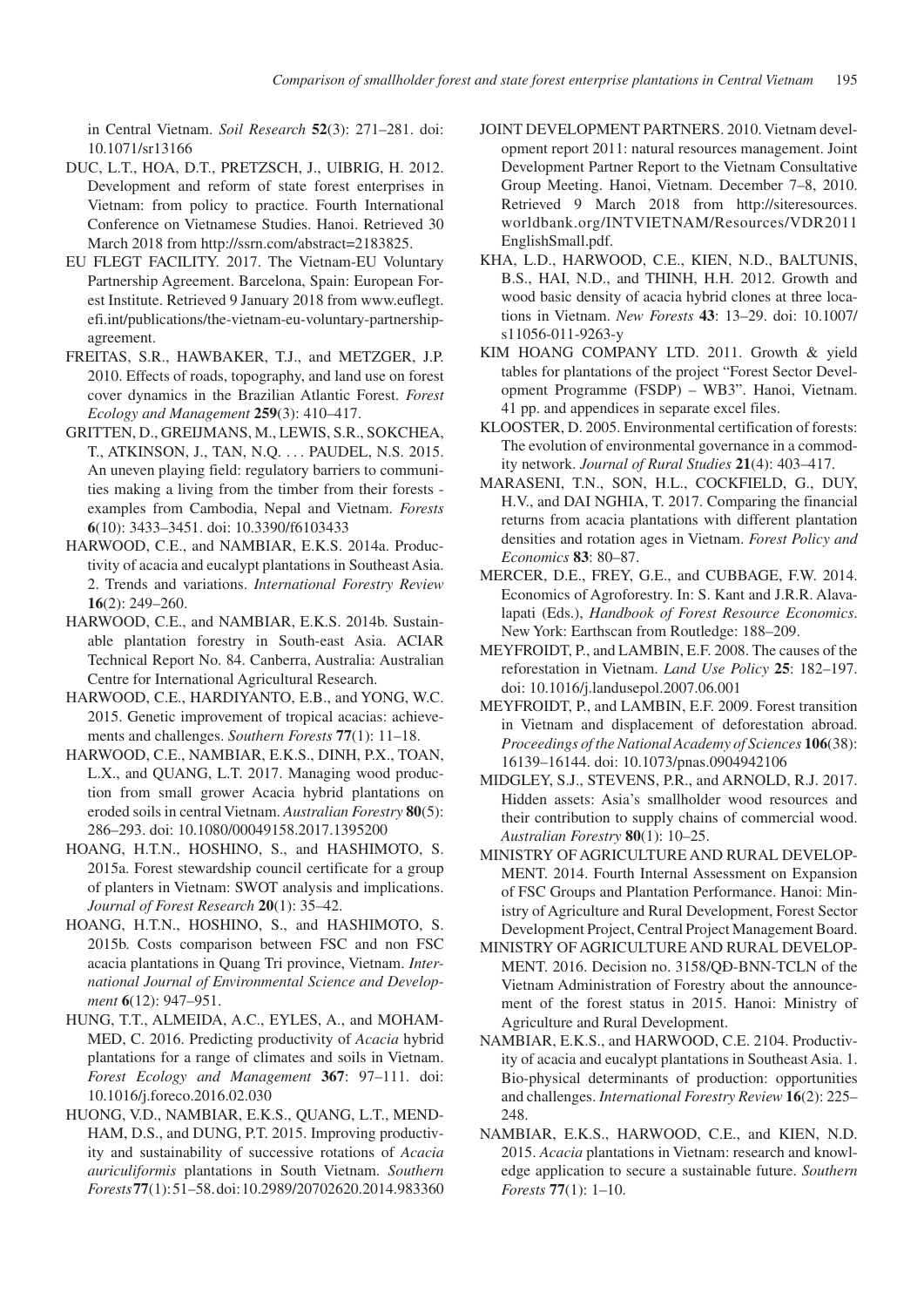- PIRARD, R., DAL SECCO, L., and WARMAN, R. 2016. Do timber plantations contribute to forest conservation? *Environmental Science and Policy* **57**: 122–130. doi: 10.1016/j.envsci.2015.12.010
- POFFENBERGER, M., and PHON, N.H. 1998. The national forest sector. In: Poffenberger, M. (Ed.), *Stewards of Vietnam's Upland Forests*. Berkeley, CA: Asia Forest Network: 1–17.
- PUTZEL, L., DERMAWAN, A., MOELIONO, M., and TRUNG, L.Q. 2012. Improving opportunities for smallholder timber planters in Vietnam to benefit from domestic wood processing. *International Forestry Review* **14**(2): 227–237. doi: 10.1505/146554812800923435
- SALEK, L., and SLOUP, R. 2012. Economic evaluation of proposed pure and mixed stands in Central Vietnam highlands. *Journal of Agriculture and Rural Development in the Tropics and Subtropics* **113**(1): 21–29.
- SAM, D.D., and BÌNH, N.N. 2001. *Assessment of potential productivity of forest land in Vietnam*. Hanoi: Statistical Publishing House.
- SAM, D.D., and TRUNG, L.Q. 2003. Forest policy trends in Vietnam. In: Inoue, M. and Isozaki (Eds.). *People and Forest—Policy and Local Reality in Southeast Asia, the Russian Far East, and Japan*. Dordrecht, Netherlands: Kluwer Academic Publishers: 157–167.
- SANDEWALL, M., OHLSSON, B., SANDEWALL, R.K., and VIET, L.S. 2010. The expansion of farm-based plantation forestry in Vietnam. *Ambio* **39**(8): 567–579. doi: 10.1007/s13280-010-0089-1
- SANDEWALL, M., KASSA, H., WU, S., KHOA, P.V., HE, Y., and OHLSSON, B. 2015. Policies to promote household based plantation forestry and their impacts on livelihoods and the environment: cases from Ethiopia, China, Vietnam and Sweden. *International Forestry Review*  **17**(1): 98–111. doi: 10.1505/146554815814725059
- SANG, P.M., LAMB, D., BONNER, M., and SCHMIDT, S. 2013. Carbon sequestration and soil fertility of tropical tree plantations and secondary forest established on degraded land. *Plant Soil* **362**: 187–200. doi: 10.1007/ s11104-012-1281-9
- SCHNELL, S., KLEINN, C., ÁLVAREZ GONZÁLEZ, J.G. 2012. Stand density management diagrams for three exotic tree species in smallholder plantations in Vietnam. *Small-scale Forestry* **11**: 509–528. doi: 10.1007/s11842- 012-9197-z
- SEDJO, R.A., and BOTKIN, D. 1997. Using forest plantations to spare natural forests. *Environment* **39**(10): 14–20, 30.
- SIKOR, T. 1998. Forest policy reform: from state to household forestry. In: Poffenberger, M. (Ed.), *Stewards of Vietnam's Upland Forests*. Berkeley, CA: Asia Forest Network: 18–37.
- SIKOR, T., TAN, N.Q., and THANH, T.N. 2005. Learning forest devolution: an assessment tool developed in Vietnam for forest departments. *International Forestry Review* **7**(4): 320–331. doi: 10.1505/ifor.2005.7.4.320
- SIKOR, T., and BAGGIO, J.A. 2014. Can smallholders engage in tree plantations? An entitlements analysis from Vietnam. *World Development* **64**: S101–S112. doi: 10.1016/j.worlddev.2014.03.010
- SOCIALIST REPUBLIC OF VIETNAM. 2014. Decree No. 103/2014/ND-CP dated November 11, 2014, regulating region-based minimum wages for employees working for companies, cooperatives, cooperative groups, farms, households, individuals and organizations hiring employees under labor contracts. Hanoi.
- SMITH, H.F., LING, S., and BOER, K. 2017. Teak plantation smallholders in Lao PDR: what influences compliance with plantation regulations? *Australian Forestry* **80**(3): 178–187. doi: 10.1080/00049158.2017.1321520
- SUNDERLIN, W.D. 2006. Poverty alleviation through community forestry in Cambodia, Laos, and Vietnam: an assessment of the potential. *Forest Policy and Economics*  **8**(4): 386–396. doi: 10.1016/j.forpol.2005.08.008
- TAN, N.Q. 2006. Trends in forest ownership, forest resources tenure and institutional arrangements: are they contributing to better forest management and poverty reduction? Case studies from Viet Nam. In: Understanding forest tenure in South and Southeast Asia. Forestry Policy and Institutions Working Paper 14. Rome: Food and Agriculture Organization of the United Nations: 355–407.
- THANH, N.D., TRINH, P.T.T., and TUNG, N.T. 2017. Minimum wages in Viet Nam: preliminary observations. Policy Discussion PD-06. Hanoi: Vietnam Institute for Economic and Policy Research (VEPR).
- THINH, V.T., DOHERTY, P.F., and HUYVAERT, K.P. 2012. Avian conservation value of pine plantation forests in northern Vietnam. *Bird Conservation International* **22**(2): 193–204. doi: 10.1017/s0959270911000293
- THULSTRUP, A.W. 2014. Plantation livelihoods in central Vietnam: implications for household vulnerability and community resilience. *Norsk Geografisk Tidsskrift-Norwegian Journal of Geography* **68**(1): 1–9. doi: 10.1080/00291951.2013.870928
- TIMBER MART-SOUTH. 2015. South-wide summary. 4<sup>th</sup> quarter 2015. Vol. 40, No. 4. Athens, GA: Timber Mart-South.
- WORLD BANK. 2004. Viet Nam Forest Sector Development Project. Project Appraisal Document. Report No: 26767-VN. Washington, DC: World Bank. 125 pp. Retrieved 27 July 2017 from: http://documents.worldbank. org/curated/en/289351468779083720/Viet-Nam-Forest-Sector-Development-Project
- WORLD BANK. 2010. Socialist Republic of Vietnam: Aligning public spending with strategic priorities in the forestry sector. Washington, DC: World Bank, East Asia and the Pacific Region, Sustainable Development Department. 77 pp.
- WORLD BANK. 2015. Vietnam Forest Sector Development Project. Implementation Completion and Results Report. Report No: ICR00002835. Washington, DC: World Bank. 81 pp.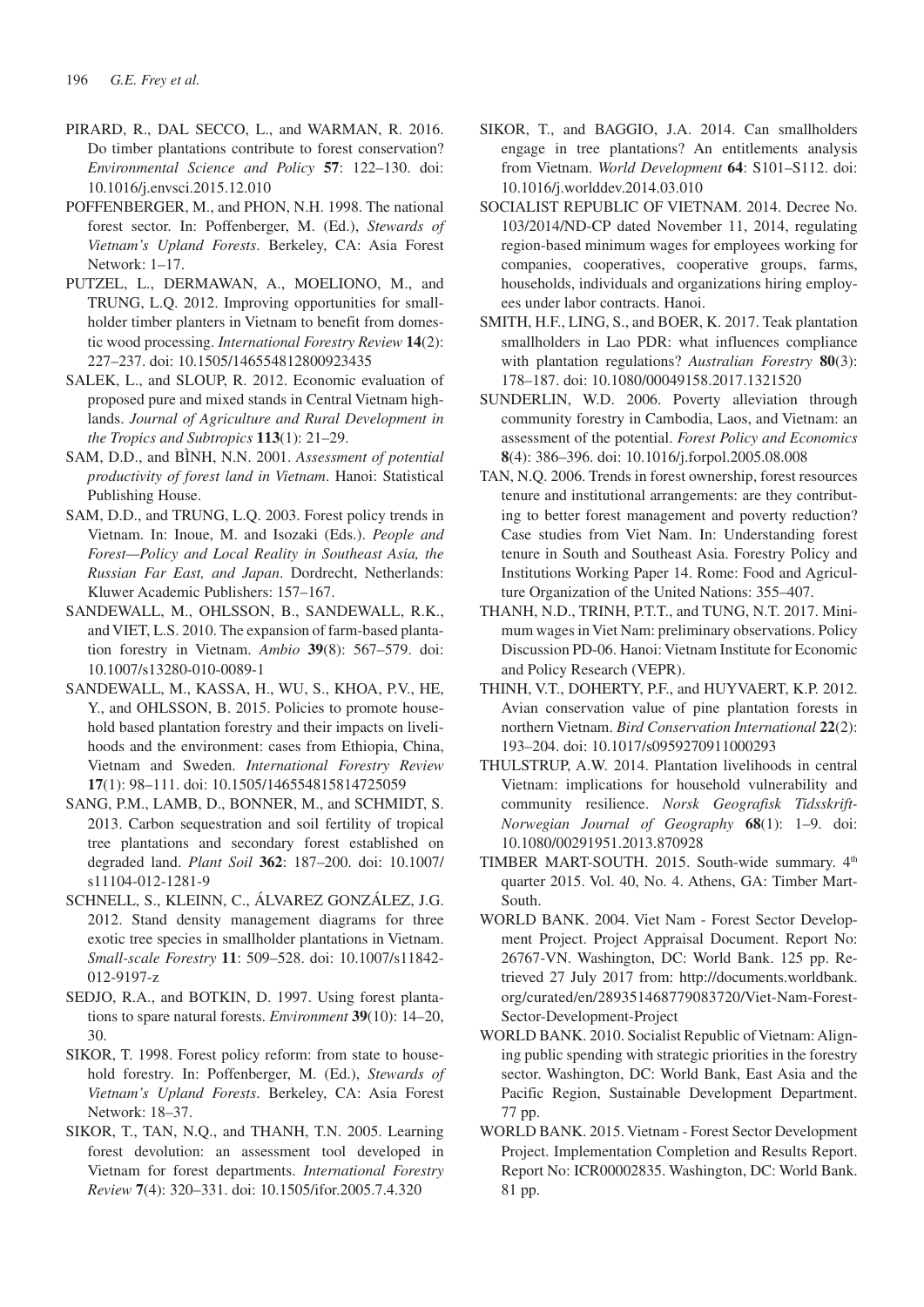- WORLD BANK. 2016. Socialist Republic of Vietnam State Forest Company Reform: Summary report. Report No: ACS19311. Washington, DC: World Bank, East Asia and the Pacific Region, Sustainable Development Department. 52 pp.
- WORLD BANK. 2017. World Integrated Trade Solution (WITS). Retrieved 6 September 2017 from: wits.world bank.org.
- WTO CENTER. 2014. Wood processing industry. Activity code: NSO-5 support business associations to prepare studies on development strategy for two selected industries Research report. Hanoi: Vietnam Chamber of Commerce and Industry, WTO Center: 80–147. Retrieved 31 January 2018 from: www.trungtamwto.vn/sites/ default/files/publications/1.\_nghien\_cuu\_nganh\_go\_-\_ nso5\_-\_final\_vn\_format.pdf

# APPENDIX A. TABLES

TABLE A1 *Financial indicators for the "project-financing and assistance" case, including land expectations values (LEVs, 8% discount rate, 2015 US\$) and internal rates of return (IRRs), according to various smallholder plantation management and environmental scenarios*

|               | <b>Soil</b>                     |                         | <b>LEV</b>     | <b>Rotation length</b> |         |                         | <b>IRR</b><br><b>Rotation length</b> |      |      |  |
|---------------|---------------------------------|-------------------------|----------------|------------------------|---------|-------------------------|--------------------------------------|------|------|--|
|               | <b>Class</b>                    | $\overline{\mathbf{4}}$ | 5              | 6                      | 7       | $\overline{\mathbf{4}}$ | 5                                    | 6    | 7    |  |
|               |                                 |                         | $------USS/ha$ |                        |         |                         | --- % --------------------           |      |      |  |
| Acacia hybrid | Ι                               | 6848                    | 7947           | 9 5 3 1                | 9 2 5 4 | 72.7                    | 62.3                                 | 56.8 | 48.2 |  |
|               | $\mathbf{I}$                    | 4813                    | 6 3 5 2        | 8 0 4 7                | 8 4 0 5 | 58.6                    | 55.1                                 | 52.2 | 46.1 |  |
|               | Ш                               | 2 3 5 5                 | 2 6 6 0        | 5 7 0 1                | 5 7 8 3 | 37.2                    | 33.4                                 | 43.8 | 38.5 |  |
|               | IV                              | (583)                   | 1513           | 2012                   | 2403    | $-1.9$                  | 24.2                                 | 25.1 | 24.8 |  |
| Acacia        | Ι                               | 6 2 6 1                 | 8 6 0 8        | 9 3 7 9                | 8 8 3 1 | 68.9                    | 33.1                                 | 56.3 | 47.1 |  |
| mangium       | $\mathbf{I}$                    | 4 4 3 0                 | 6434           | 7717                   | 7693    | 55.6                    | 28.0                                 | 51.2 | 44.2 |  |
|               | III                             | 2 2 3 3                 | 4 1 9 6        | 5415                   | 5418    | 35.9                    | 21.8                                 | 42.7 | 37.3 |  |
|               | IV                              | (655)                   | 1 3 2 0        | 1 7 2 1                | 2 0 5 6 | $-3.3$                  | 11.6                                 | 23.1 | 22.9 |  |
| Eucalyptus    | $\mathop{\mathrm{II}}\nolimits$ | 1 400                   | 3 3 6 3        | 5 1 9 4                | 6 202   | 26.8                    | 19.2                                 | 41.8 | 39.9 |  |
| urophylla     | IΙI                             | 343                     | 2 1 3 1        | 3 5 0 3                | 4 4 0 6 | 13.2                    | 14.8                                 | 33.8 | 33.7 |  |

TABLE A2 *Financial indicators for the "FSC-certified" case, including land expectations values (LEVs, 8% discount rate, 2015 US\$) and internal rates of return (IRRs), according to various smallholder plantation management and environmental scenarios*

|                |                   |         | <b>LEV</b><br><b>Rotation length</b> |               | <b>IRR</b><br><b>Rotation length</b> |
|----------------|-------------------|---------|--------------------------------------|---------------|--------------------------------------|
|                | <b>Soil Class</b> | 6       | 7                                    | 6             | $\overline{7}$                       |
|                |                   |         | US\$/ha                              | $\frac{1}{2}$ |                                      |
| Acacia hybrid  |                   | 8468    | 9 3 9 1                              | 28.2          | 27.3                                 |
|                | $\rm _{II}$       | 7 2 7 6 | 6 6 8 3                              | 26.1          | 23.2                                 |
|                | Ш                 | 3685    | 4 1 7 0                              | 18.7          | 18.6                                 |
|                | IV                | 1 0 9 2 | 1411                                 | 11.6          | 12.2                                 |
| Acacia mangium |                   | 8 4 3 3 | 9 2 2 0                              | 28.1          | 27.1                                 |
|                | $\mathbf{I}$      | 6 6 7 9 | 6 0 0 2                              | 25.0          | 22.1                                 |
|                | III               | 4 3 9 2 | 5 4 8 2                              | 20.3          | 21.2                                 |
|                | IV                | 1661    | 2996                                 | 13.3          | 16.1                                 |